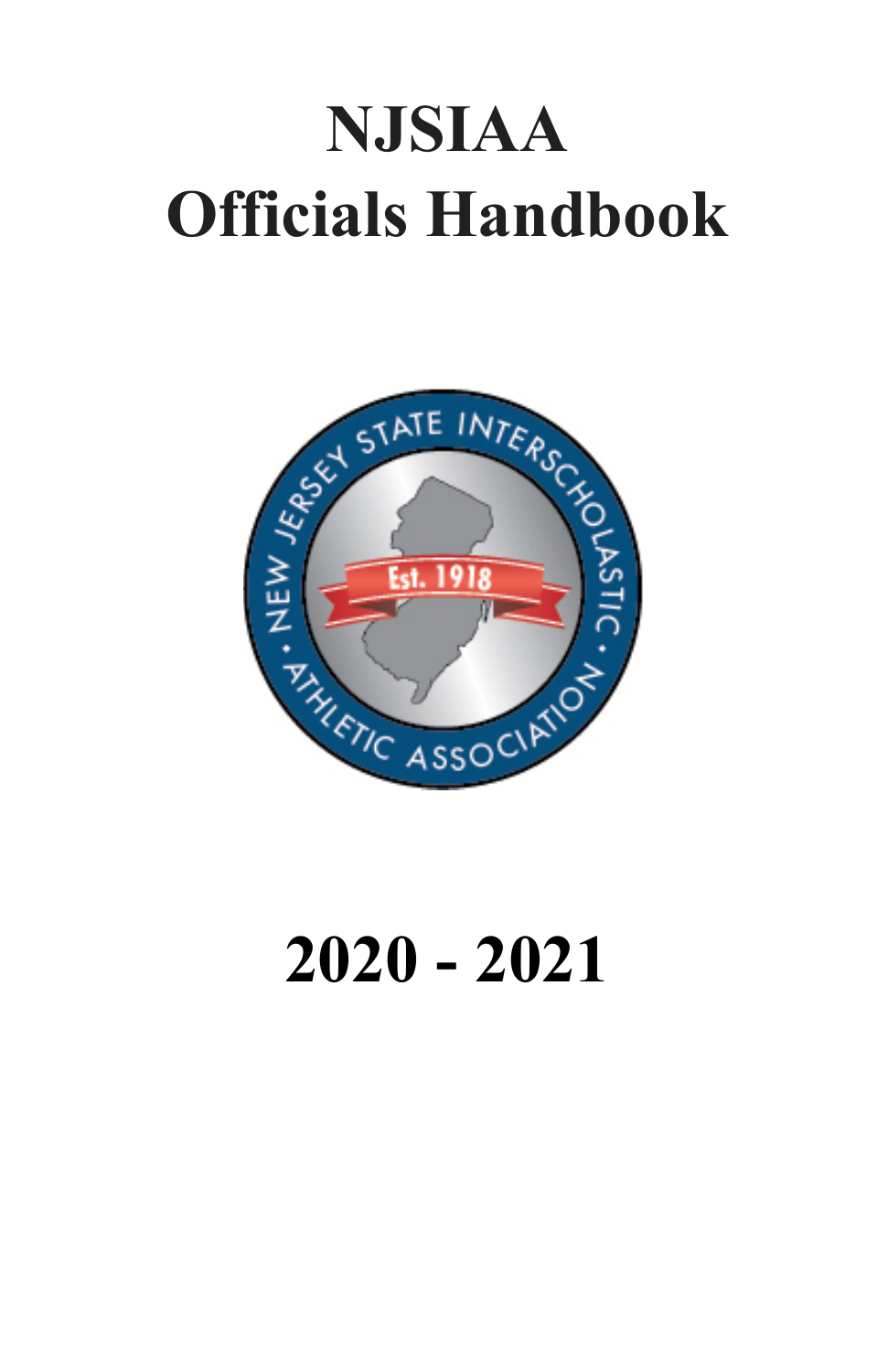# **TABLE OF CONTENTS**

| All Sports Officials LLC                           | 40             |
|----------------------------------------------------|----------------|
| <b>Assaults on Officials</b>                       | 33             |
| Background Check Information                       | 8              |
| <b>Chapter Requirements</b>                        | 5              |
| Code of Ethics                                     | 4              |
| <b>Concussion Policy</b>                           | 31             |
| Conflict of Interest                               | 35             |
| <b>Contest Rules</b>                               | 10             |
| Controversies and Disputes                         | 12             |
| Disqualification Clarifications                    | 16             |
| Disqualification Form Submitting Instructions      | 17             |
| Disqualification Mechanics                         | 15             |
| Disqualification of Players/Coaches                | 14             |
| Disqualification Rules & Regulations               | 13             |
| Dress Code & Uniforms                              | 24             |
| Dual Membership                                    | 33             |
| Failure of Official to Arrive                      | 22             |
| <b>Game Termination Procedure</b>                  | 21             |
| General Release Form                               | 38             |
| Guidelines for Tournament Assignors                | 37             |
| Health and Safety                                  | 30             |
| <b>Independent Contractor Status</b>               | 38             |
| Insurance                                          | 33             |
| Introduction                                       | 4              |
| Lightning/Thunder Policy                           | 18             |
| <b>NFHS Ball Mark</b>                              | 30             |
| NFHS Rule Changes                                  | 38             |
| NJSIAA Official Ball                               | 30             |
| NJSIAA Staff                                       | $\overline{2}$ |
| NJSIAA Written Clearance/Return Form               | 39             |
| On-Field Player Injury                             | 31             |
| Professional Development                           | 38             |
| Prosthesis                                         | 23             |
| Protests                                           | 10             |
| Registration of Officials                          | 5              |
| School Uniform Modifications                       | 30             |
| Schools' Responsibilities Toward Hosting Officials | 35             |
| Sportsmanship                                      | 11             |
| Sportsmanship Policy                               | 11             |
| Sportsmanship Pregame Statement                    | 12             |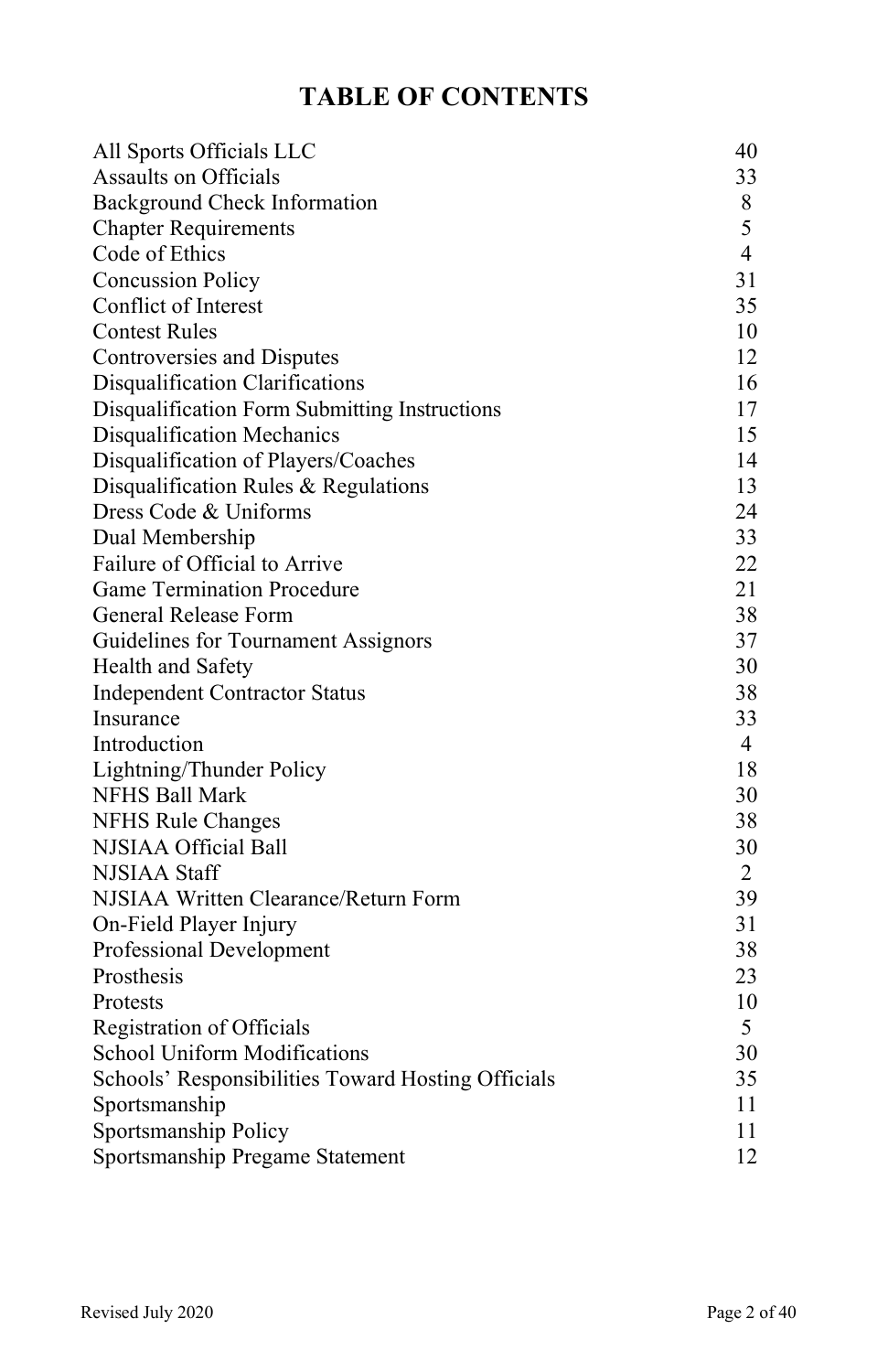

COLLEEN MAGUIRE *Chief Operating Officer* 

> JACK DUBOIS *Assistant Director*

KIM DE-GRAW COLE *Assistant Director*

> BILL BRUNO *Assistant Director*

> AL STUMPF *Assistant Director*

> TONY MASELLI *Assistant Director*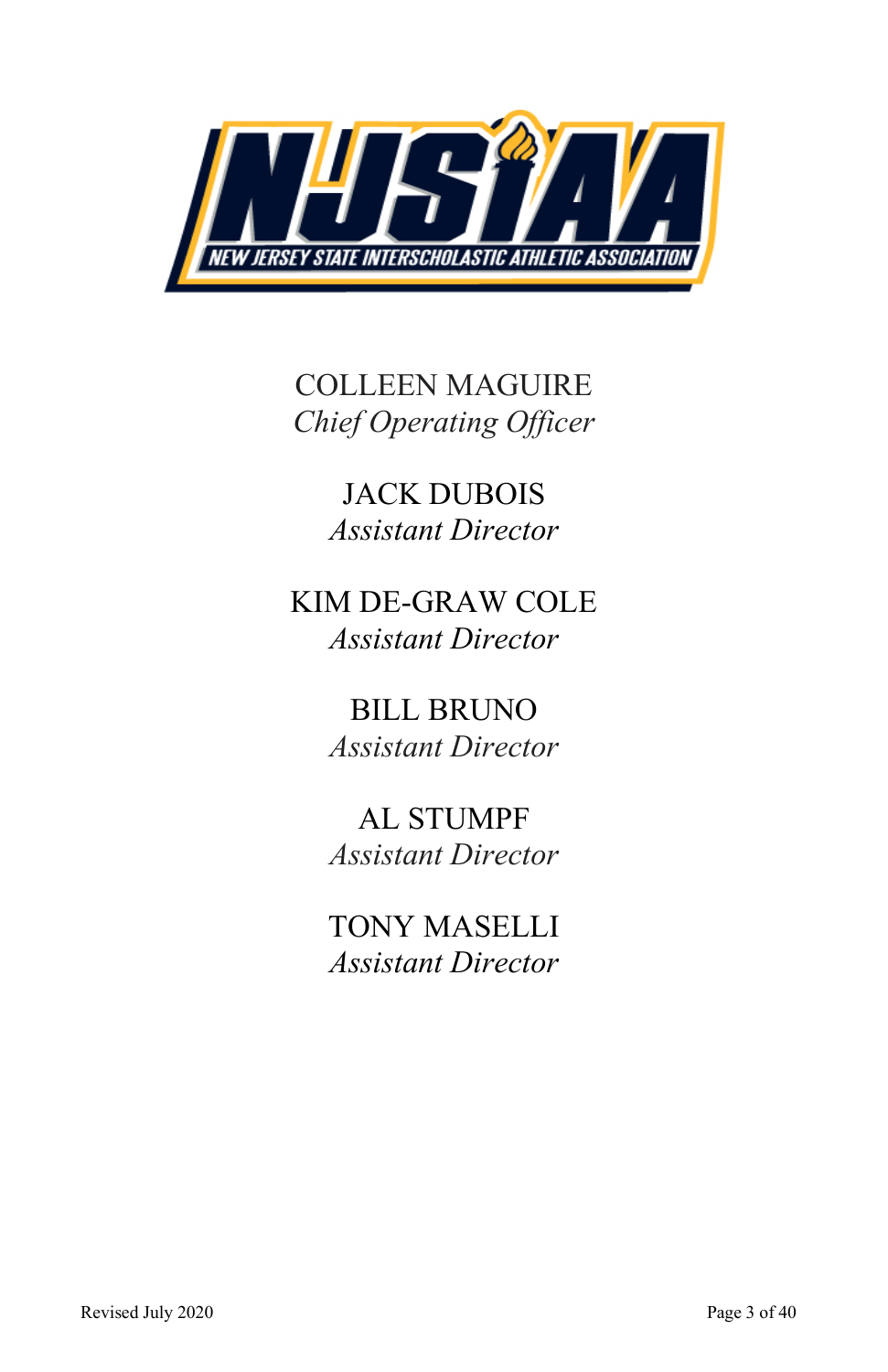# **Introduction**

The NJSIAA takes great pleasure in presenting this Officials Handbook to all officials and member schools in our state. To achieve officiating excellence an official must combine knowledge of the rules and of the game with proper mechanics and decision-making skills. The official must also be in top physical condition in order to meet the rigorous physical and mental demands of such activities. This handbook serves as a reminder to officials of their responsibilities to the student/athletes and member schools and, in turn, the schools' responsibility to officials.

# **Officials Code of Ethics**

**Officials** at an interscholastic athletic event are participants in the educational development of high school students. As such, they must exercise a high level of citizenship, self-discipline, independence and responsibility. The purpose of this Code is to establish guidelines for ethical standards of conduct for all interscholastic officials.

**Officials** shall master both the rules of the game and the mechanics necessary to enforce the rules, and shall exercise authority in an impartial, firm and controlled manner.

**Officials** shall work with each other and their state associations in a constructive and cooperative manner.

**Officials** shall uphold the honor and dignity of the profession in all interaction with student-athletes, coaches, athletic directors, school administrators, colleagues, and the public.

**Officials** shall prepare themselves both physically and mentally, shall dress neatly and appropriately, and shall comport themselves in a manner consistent with the high standards of the profession.

**Officials** shall be punctual and professional in the fulfillment of all contractual obligations.

**Officials** shall remain mindful that their conduct influences the respect that student- athletes, coaches and the public hold for the profession.

**Officials** shall, while enforcing the rules of play, remain aware of the inherent risk of injury that competition poses to student-athletes. Where appropriate, they shall inform event management of conditions or situations that appear unreasonably hazardous.

**Officials** shall take reasonable steps to educate themselves in the recognition of emergency conditions that might arise during the courseof competition.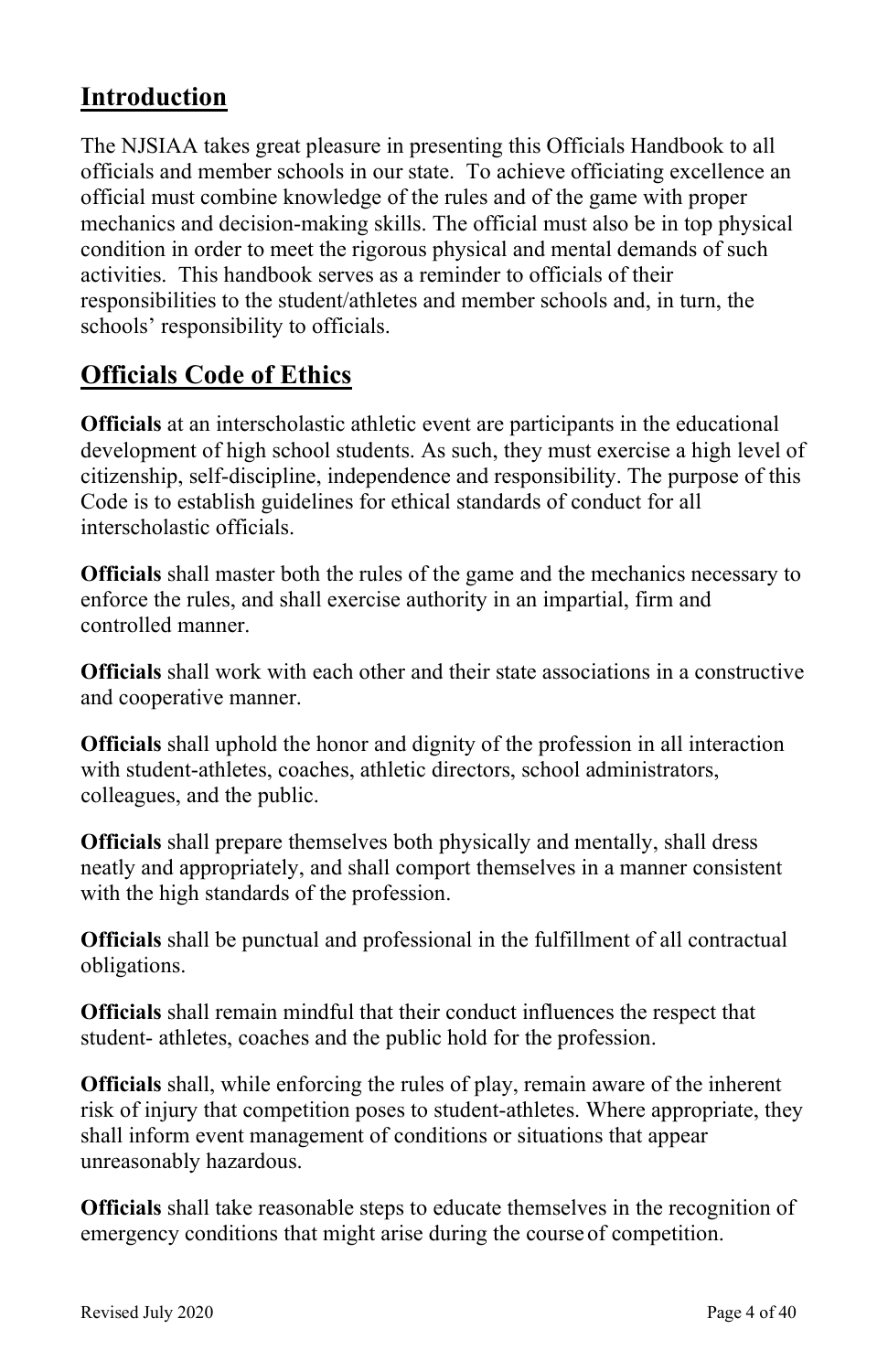# **Minimum Requirements for Certification of Officials Chapters**

Certification of an officials' chapter or association is at the discretion of the Executive Committee, which may consider, among other things, the need for a new chapter or association, the number of new officials in the membership of the new chapter or association, and whether the new chapter or association was created as a result of a conflict with an existing chapter or association. In addition, all officials' chapters or associations must meet the following minimum requirements to be eligible for consideration by the Executive Committee.

- 1. The chapter must provide evidence of officiating experience of its membership noting league, conference, or levels of competition and years of service.
- 2. The chapter must provide a list of its duly elected officers and membership.
- 3. The chapter must provide a copy of its Constitution and Bylaws for review by the NJSIAA.
- 4. The chapter must agree to grant the NJSIAA the final authority for testing, training, and evaluation procedures adopted by the chapter.
- 5. The chapter must provide an outline of its testing, training, and evaluating procedures for certification of prospective and present members. All members must pass an annual rules examination approved by the NJSIAA.
- 6. The chapter must agree to comply with all provisions of the Constitution, Bylaws, and Rules and Regulations of the NJSIAA; decisions of the Executive Committee of the NJSIAA; and the tenets of agreements effected by the Officials' Councils and the NJSIAA.

# **NJSIAA Minimum Requirements for Registration of Officials**

The Executive Committee, at its discretion, may approve the certification or registration of officials and/or official's chapters in all sports, and may establish the minimum requirements for testing, training and evaluating of officials.

- I. NJSIAA Registration
	- a. All officials must be registered with the NJSIAA online registration system to be eligible to officiate ANY level of high school contests the NJSIAA governs.
	- b. All officials must register for each sport each year.
	- c. All officials must pay the appropriate registration fees based on the number of sports and their current level. All NJSIAA payments are paid through the online registration system, which includes both the registration and the background check fees.
	- d. All officials must consent to a yearly background check and pay the background check fee. The background check is required once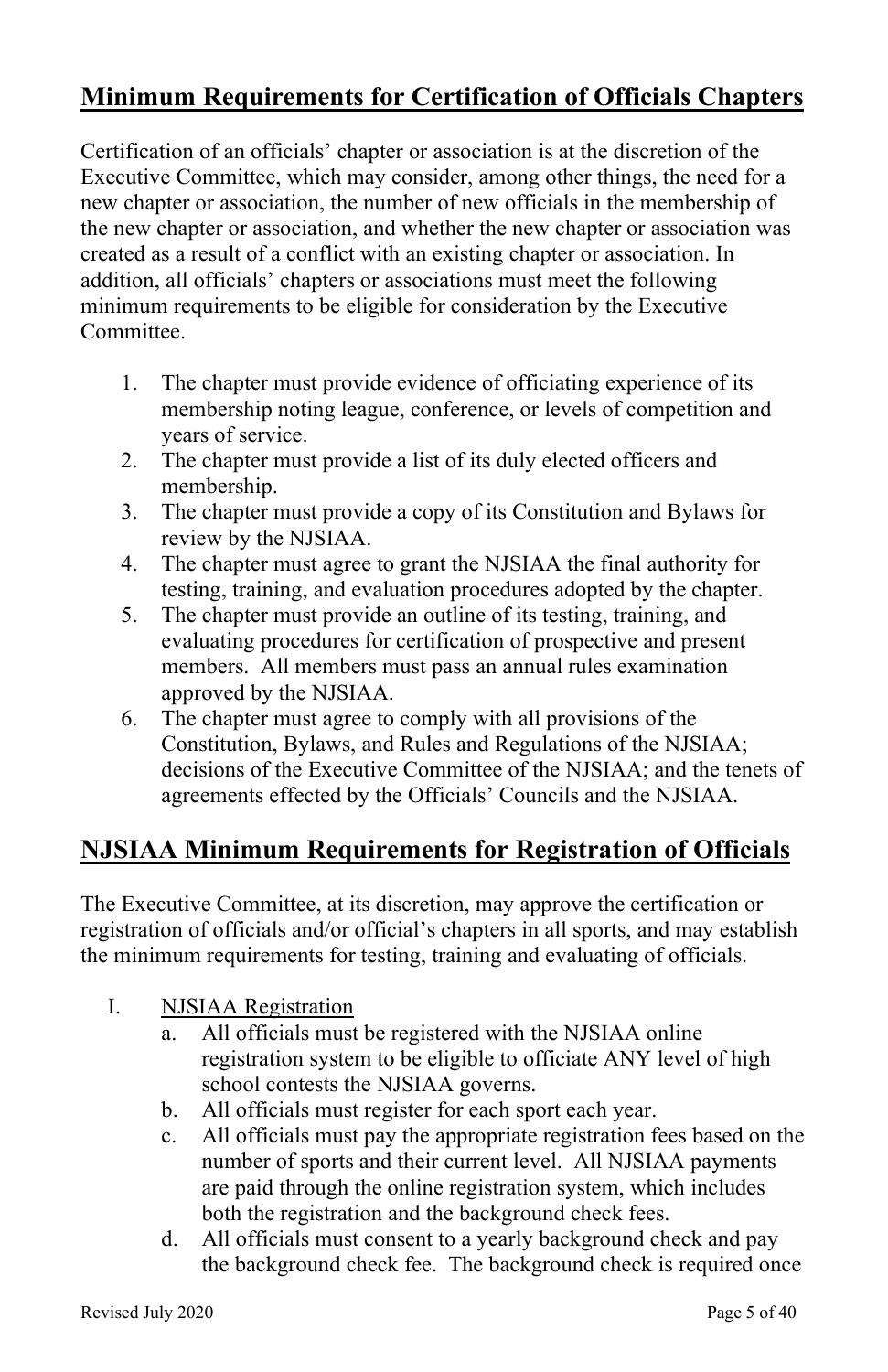a year not per sport. Inactive officials are not required to have background checks.

- e. All background checks will expire in June on the day of the last NJSIAA event regardless of when your background check was submitted.
- **f. All registered NJSIAA officials are considered independent contractors and not employees of the NJSIAA.**
- II. NJSIAA Officials Registration Levels:
	- a. **Active** An active official is defined as any official that is registered with the NJSIAA and affiliated with an NJSIAA approved officials' chapter. The active official must have also successfully completed all necessary requirements of the chapter to which they are affiliated with. An active official is permitted to work all NJSIAA contests at any level. All registered "Active" officials are covered by the NFHS Liability Insurance.
	- b. **Cadet** A cadet is considered an "official in training" and must be registered with the NJSIAA and affiliated with an NJSIAA approved officials' chapter. A cadet is not permitted to work any NJSIAA varsity contest but can work all levels under the varsity level. All NJSIAA approved chapters are required to have a cadet training program and will determine the advancement of their cadets within a set period of time. All cadet training must be completed within 3 years, meaning that upon registering in year 4, the official must be either "active" or "inactive". All registered "Cadets" are covered by the NFHS Liability Insurance.
	- c. **Inactive** An inactive official is defined as any official that is registered with the NJSIAA and may or may not be affiliated with an NJSIAA approved officials' chapter. The inactive official is not permitted to work any NJSIAA contest at any level. An inactive official will continue to be covered under the NFHS General Liability and Accident Insurance if they choose to officiate any contest other than NJSIAA, Semi-Pro, and Professional levels. In order for an official to become active again, they must complete all requirements for an "active official".
- III. Testing
	- a. All active officials and candidates must pass a National Federation Rules Examination or other comprehensive exam approved by the NJSIAA.
	- b. Candidates must align themselves with an approved chapter of officials within ninety (90) days of notification of successfully passing the approved exam.
- IV. Training
	- a. Chapters must designate a rules interpreter who must attend the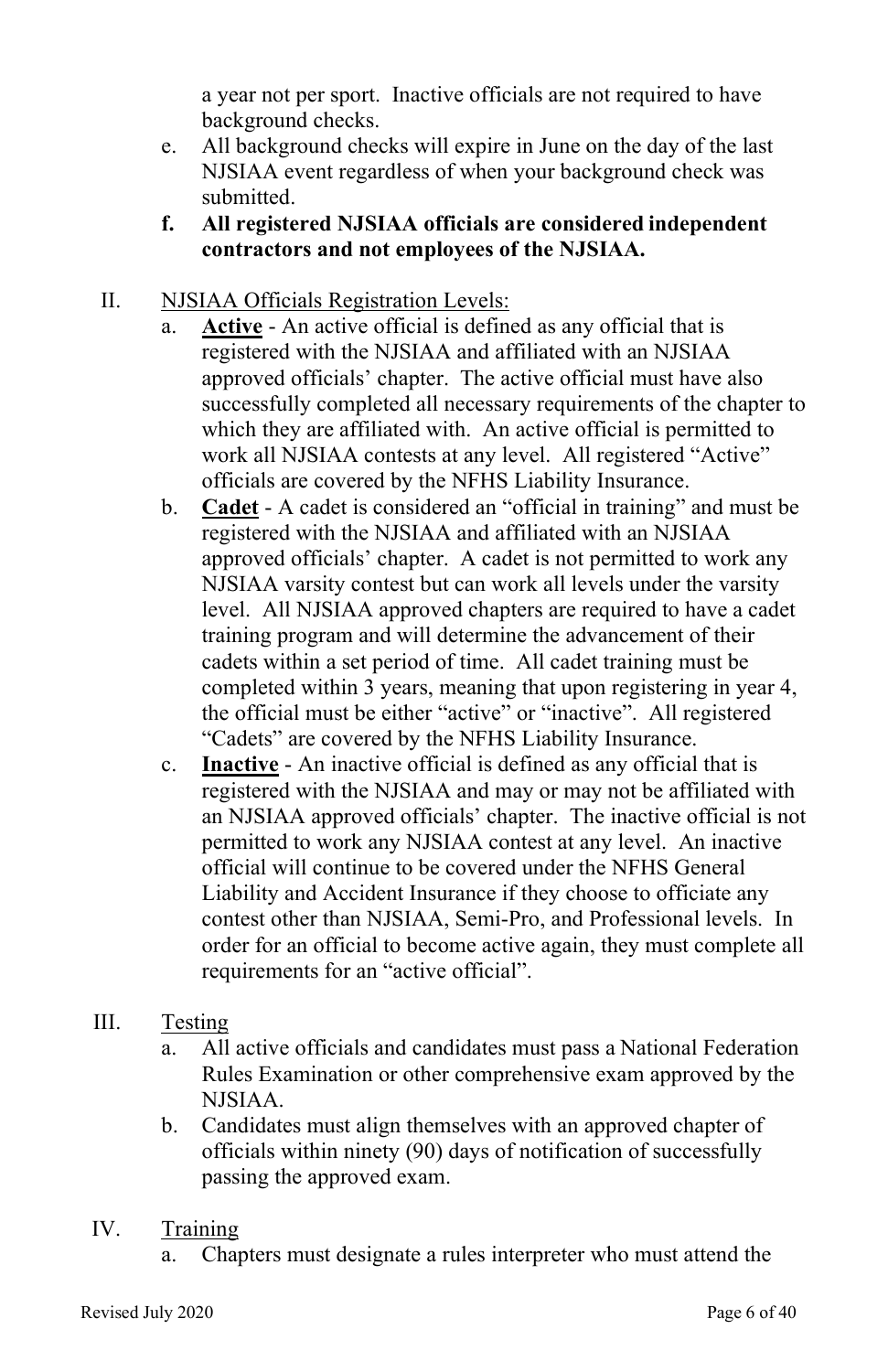NJSIAA Rules Interpretation meeting.

- b. Chapters designated rules interpreter must conduct an NJSIAA rules interpretation meeting prior to the opening of the interscholastic sport season for that sport. Attendance at all NJSIAA rules interpretation meetings are mandatory for all members. Chapters must submit to the NJSIAA the names of the officials that have attended the mandatory NJSIAA rules interpretation meeting.
- c. Chapters shall conduct additional meetings at which rules, mechanics, and NJSIAA modifications are reviewed for the inservice improvement of officiating.
- d. Cadet and in-service training programs must be established to insure a high caliber of officiating for the member schools.
- e. All officials officiating any level game the NJSIAA governs must be of legal age (18).
- V. Evaluation and Certification
	- a. Chapters shall develop a means of evaluating their members for continuing their memberships in good standing
	- b. Chapters shall furnish the NJSIAA with a list of their members in good standing by the NJSIAA designated date.
- VI. Chapter Registration
	- a. Candidates must provide at least two references attesting to his/her character.
	- b. Registration by the NJSIAA and the chapter will not be issued or renewed for any adult (an adult is defined as any person 18 years of age or older):
		- 1. Convicted, or adjudicated with a finding of fault, guilt or violation, in regard to an offense against a minor or any sexual offense unless/until such offense has been reversed by proper authority with jurisdiction over the matter; or,
		- 2. Convicted, or adjudicated with a finding of fault, guilt or violation, in regard to an offense involving any illegal/illicit drug or controlled substance as prescribed by federal or state law or regulation, prior to five (5) years following the completion of any sentence, parole, or probation period imposed for the offense.
	- c. Currently Registered Officials
		- 1. When a currently registered official is indicted or charged with any indictable criminal offense or charged with a violation of any statute pertaining to minors, drugs or a controlled substance, such license will automatically be suspended, pending resolution of the indictment or charge. Conviction or adjudication of fault, guilt or a violation under any such indictment or charge shall result in immediate and automatic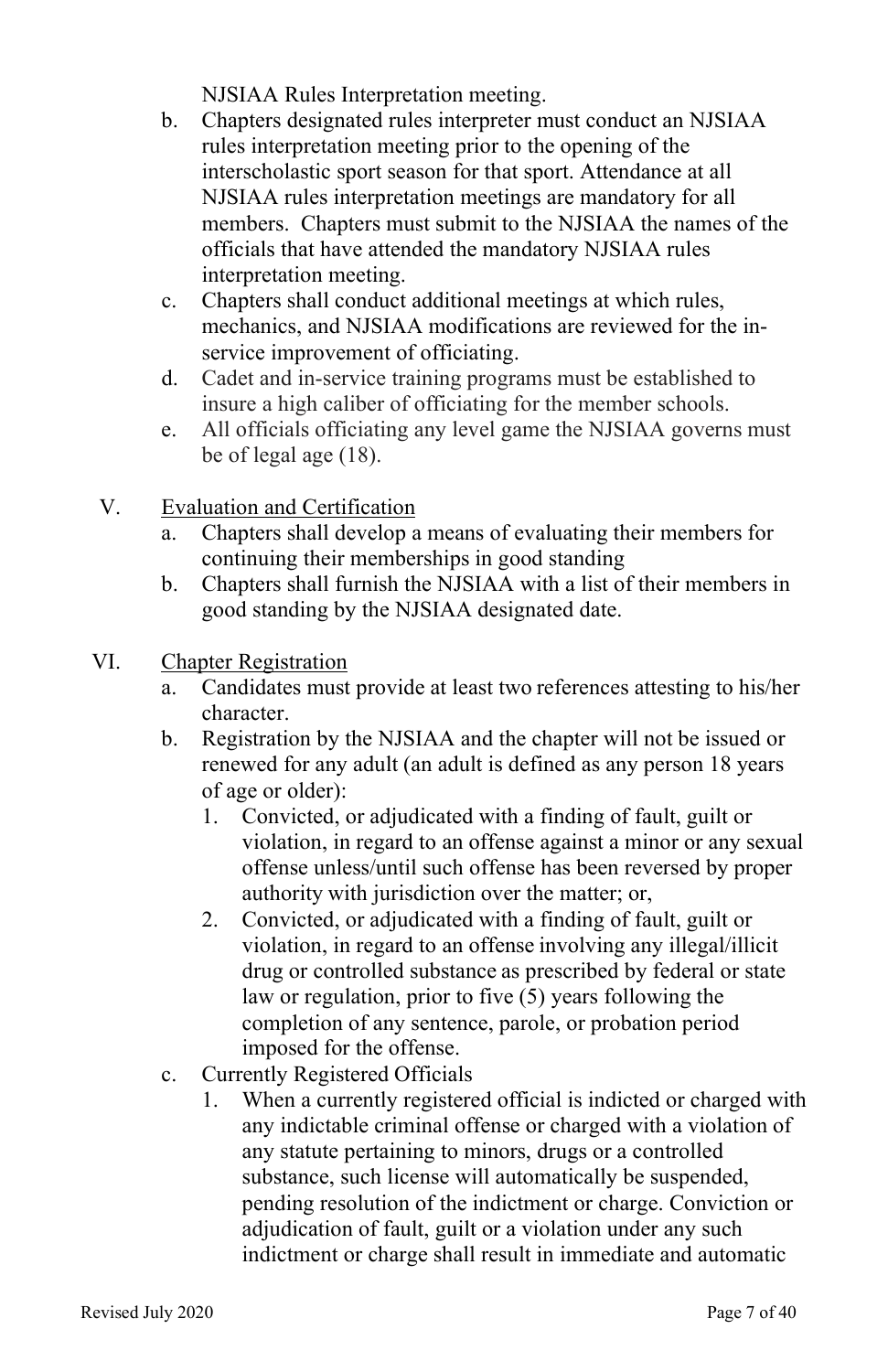forfeiture of the officiating license.

- 2. Currently registered officials must inform the local chapter of any such indictment or indictable criminal charge immediately upon receipt of or upon having knowledge of such indictment or charge. Failure to notify the chapter shall itself be a basis for immediate and automatic forfeiture of the officiating license.
- d. Reinstatement/Reapplication for Registration. An official whose registration has been forfeited, suspended or revoked or an applicant who is denied registration, under the provisions of this policy, may petition the chapter for reinstatement/reapplication based on the following:
	- 1. If suspension, revocation or forfeiture of registration is based upon conviction, adjudication or finding of guilt as a result of an indictable offense: The official/applicant may petition the chapter for registration one (1) year after the completion of the parole/probation period; other than conviction of illegal/illicit drugs, controlled substance where a five (5) year probation period is used, or immediately upon dismissal or reversal of the charge or conviction (provided the offense was NOT involving a minor or a sexual offense.
	- 2. If suspension, revocation, forfeiture or denial of registration is based upon any conviction, adjudication or finding of guilt involving a minor or sexual offense, reinstatement/reapplication will not be permitted, unless/until such offense has been reversed by proper authority having jurisdiction over the matter.

# **Background Check Information**

#### **Procedure**

- All officials must consent to a background check each year during the registration process.
- Once you have consented, payed the fee and filled out all the required information, your information will be sent to the NJSIAA approved background check company. The background check usually only takes a few days.
- All background checks will expire in June on the day of the last NJSIAA event regardless of when your background check was submitted.
- Once the background check is complete, the NJSIAA approved background check company will send all flagged results to the NJSIAA.
- All officials flagged by the NJSIAA approved background check company will receive a pre-adverse letter and a copy of the report to the email that was entered at the time of registration.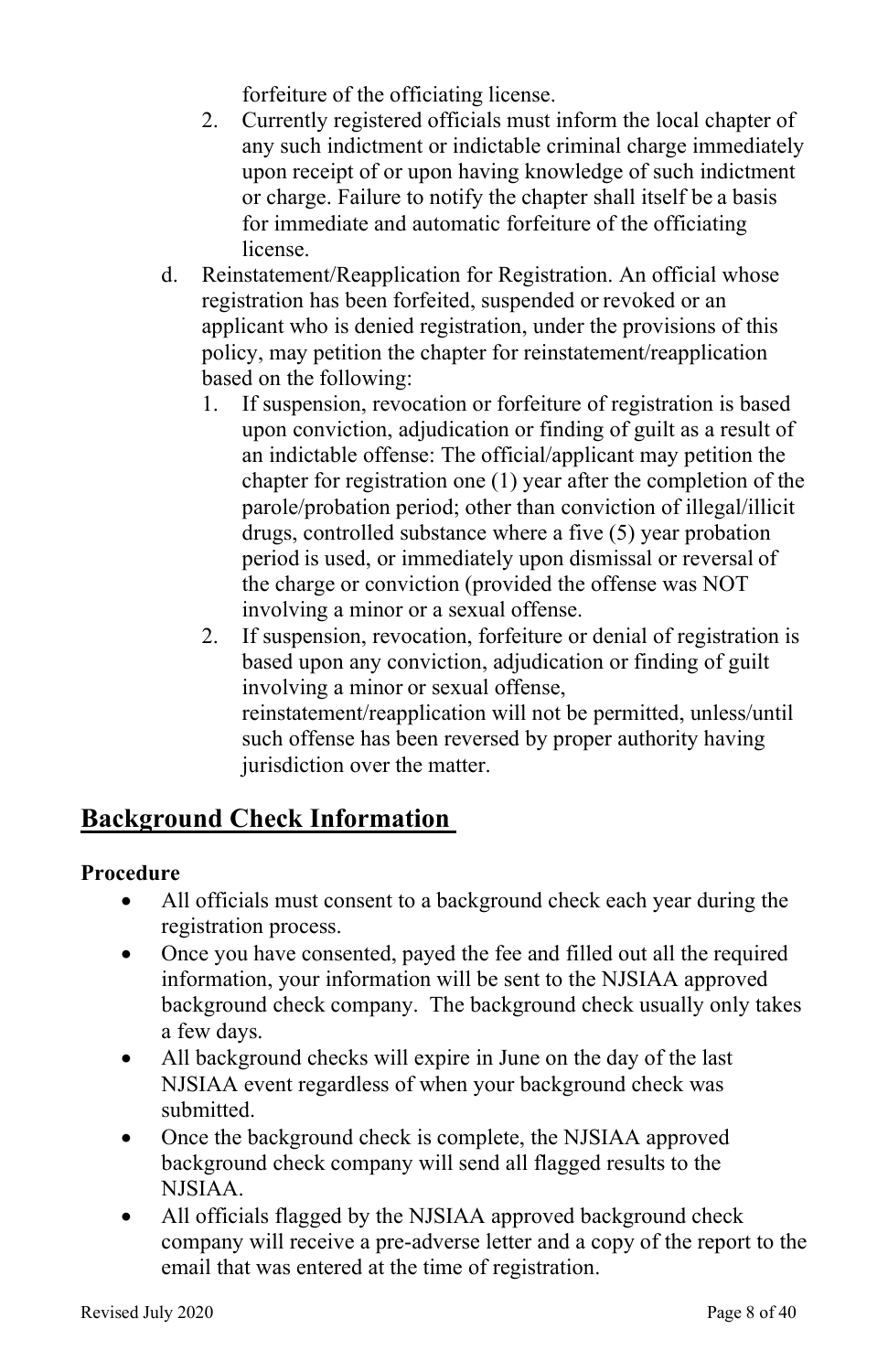## **Flagged Background Check Procedure:**

Any official that has received a pre-adverse letter because they have been flagged by the NJSIAA approved background check company based on the NJSIAA background check criteria is considered temporally suspended by the NJSIAA until further review by all chapters the official belongs to. All officials that have been flagged by the NJSIAA approved background check company must follow the following procedure if they wish to officiate any NJSIAA governed contests:

- 1. Contact the NJSIAA approved background check company if you disagree with the report or there is an error. If there was an error in the report, the NJSIAA approved background check company will fix the error and clear the officials background check.
- 2. If the report is correct, the official must contact all chapters they belong to regarding the report.
- 3. The official must follow all guidelines stipulated in the chapter bylaws regarding background checks.
- 4. All Chapters must have a reinstatement procedure for their officials to follow in the event of a violation of the NJSIAA Guidelines, Policies  $\&$ Procedures for registration of officials.
- 5. The chapters reinstatement procedure must meet the minimum standards covered in the NJSIAA Guidelines, Policies & Procedures for registration of officials. These standards can also be found in the officials' handbook.
- 6. The chapter/s will decide if the reinstatement will be approved or denied. The chapter will notify the NJSIAA via a letter of their decision in a timely manner.
- 7. If the official is approved for reinstatement, the NJSIAA will verify that the official's violations fall within the minimum standards covered in the NJSIAA Guidelines, Policies & Procedures for registration of officials. If it is determined that the official satisfies the reinstatement standards, the NJSIAA will notify the official and chapter/s of the reinstatement.
- 8. If the official is denied reinstatement by the chapter/s, the official will receive an adverse letter and will be suspended indefinitely by the NJSIAA.

## **Flagged Levels:**

The NJSIAA will review all flagged reports and determine appropriate level.

- Level 1 Flag The official will be reinstated immediately upon notification from the official's chapter/s stating that the official is a current member in good standing of said chapter.
- Level 2 Flag The official will be reinstated on a date set by the NJSIAA based on the NJSIAA Constitution and Bylaws. Upon reaching that date, the official will be reinstated immediately upon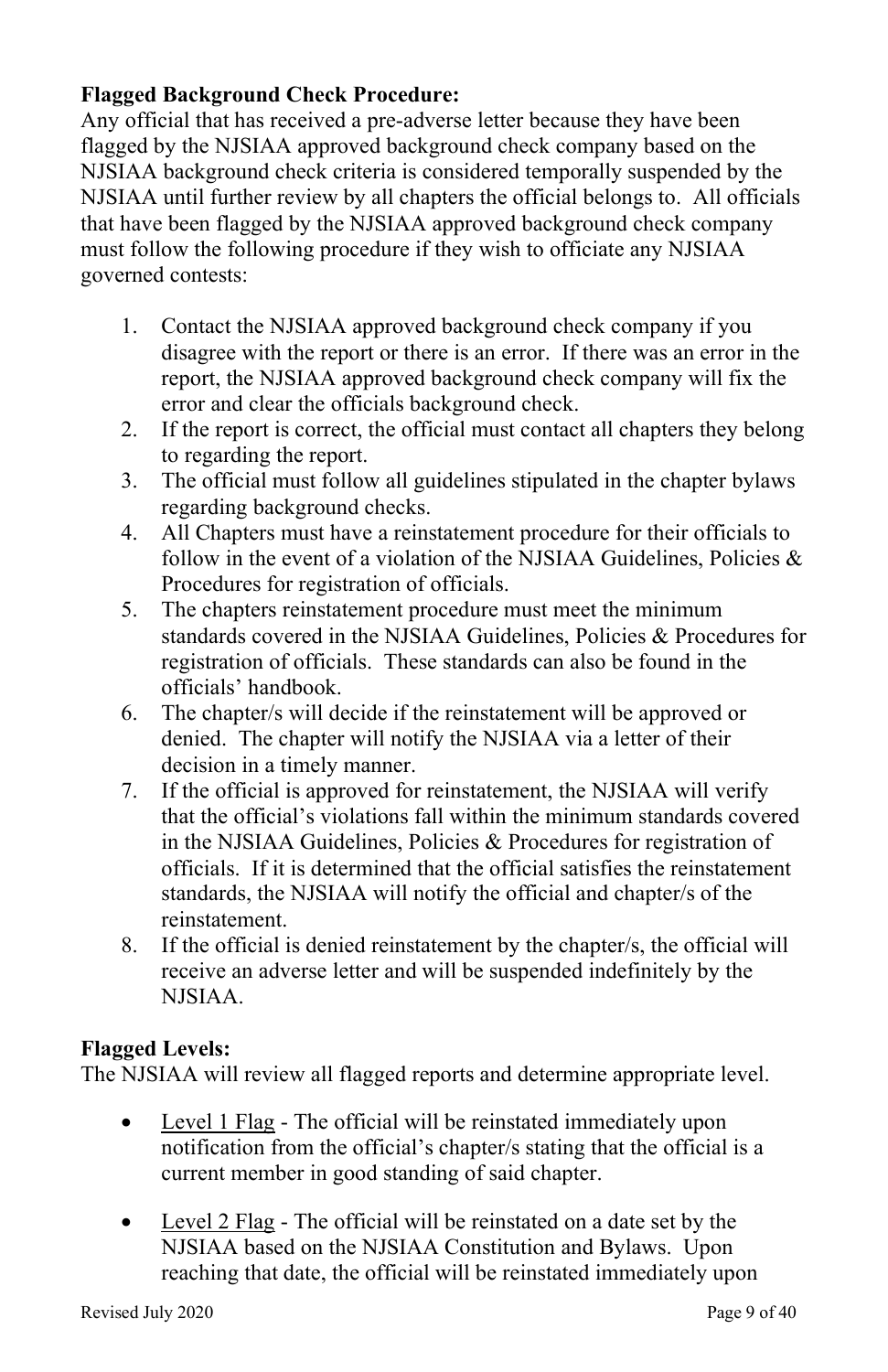notification from the official's chapter/s stating that the official is a current member in good standing of said chapter. Level 2 flags may be appealed to the NJSIAA controversies committee if the official chooses. The official in this case must notify the NJSIAA in writing of their intentions ASAP.

• Level 3 Flag - The official will be suspended indefinitely with no reinstatement possible based on the NJSIAA Constitution and Bylaws. Level 3 flags may be appealed to the NJSIAA controversies committee if the official chooses. The official in this case must notify the NJSIAA in writing of their intentions ASAP.

# **Protests (Article VII)**

**Section 1.** Protests against alleged violations of contracts, violations of the accepted standards of good sportsmanship, or of the Constitution and Bylaws of this Association, must be reported in writing and posted by the Principals of the participating schools or the game officials to the Executive Committee, through the Executive Director, within one hundred twenty (120) hours of the time of such violations, with a copy to the alleged violator. Protests based upon an official's judgment or misinterpretation (*misapplication*) of the playing rules will not be honored.

CL 2 *"Protests based upon an official's judgment or misinterpretation (misapplication) of the playing rules will not be honored" does not preclude a League or Conference from addressing same; however, the* NJSIAA *will not honor such protests for non-conference games/meets, neither will the* NJSIAA *hear appeals to a League or Conference decision based upon an official's judgment or misinterpretation (misapplication) of the playing rules.*

# **Contest Rules - Championships - Officials (Article VIII)**

**Section 2.** All contests involving member schools must be played according to the rules of the National Federation of State High School Associations. This applies to all sports for which rules are formulated by that Association. Any sport that is governed by an agency other than the NFHS shall be played according to the rules of that governing body (i.e. USTA for spring and fall tennis/US Women Lacrosse Association Rule).

**Section 3.** All baseball, basketball, field hockey, football, gymnastics, ice hockey, lacrosse, soccer, softball, swimming, tennis, volleyball, and wrestling officials working in any NJSIAA inter-school varsity baseball, basketball, field hockey, football, ice hockey, lacrosse, soccer, softball or volleyball game, gymnastics or swimming meet, or wrestling match, must be registered with the Association and listed as approved by the NJSIAA.

**Section 4.** The Executive Committee may approve the certification of officials and/or officials' chapters in all sports; and the minimum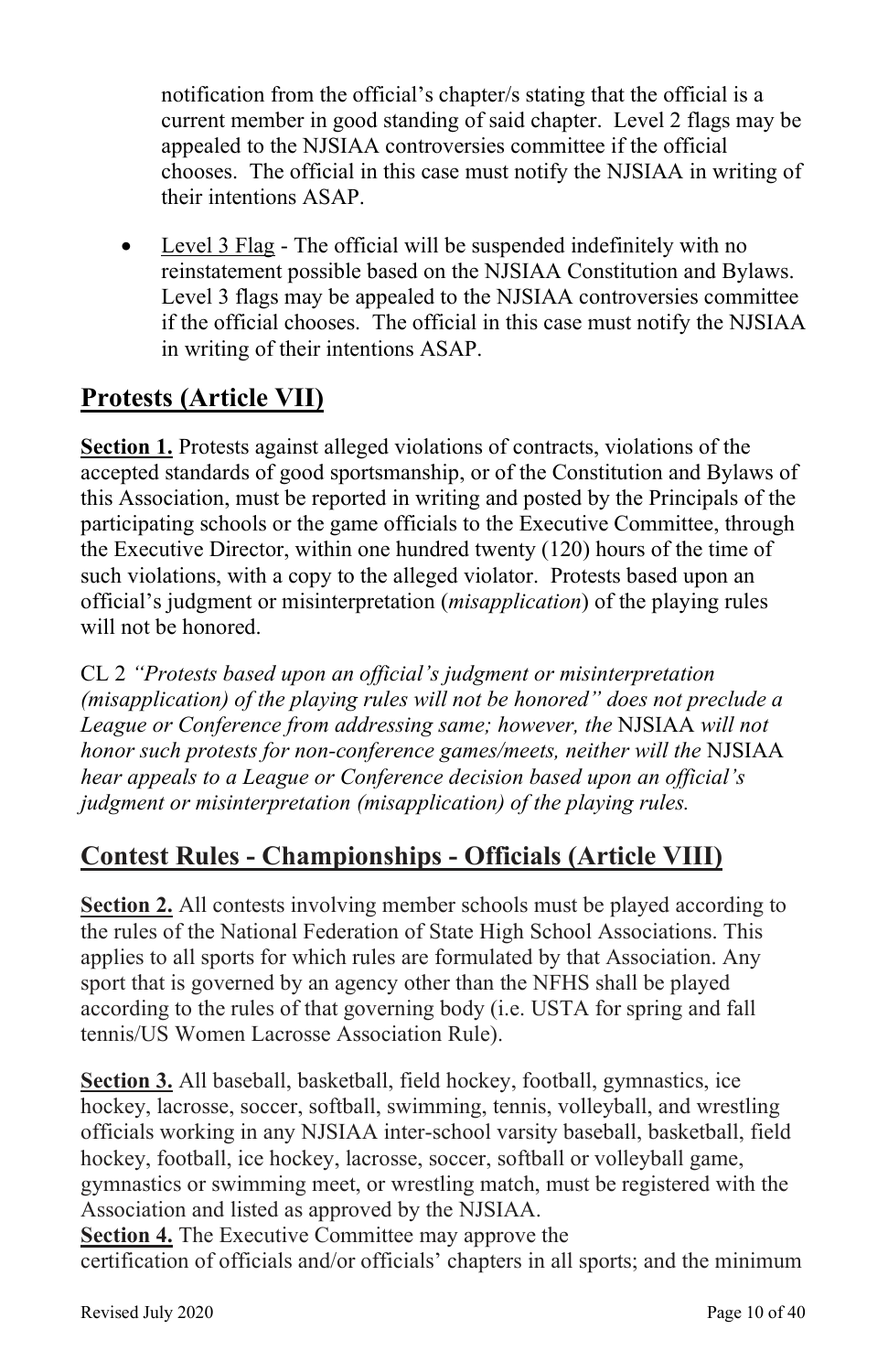requirements for testing, training and evaluating all officials.

# **Sportsmanship (Article IX)**

**Coaches must be cautioned not to refuse to play or to complete a game/meet. Such decisions are within the jurisdiction of the game/meet officials once game/meet has started, or rest with home management and/or tournament director if the game/meet has not started.**

**Penalty:** Any school whose coach violates Section 2. E. Shall be placed on probation by the Association for not less than one year from the date of violation and shall not receive championship recognition from this Association in that sport, or enter any championship games, matches, meets or tournament sponsored by the Association in that sport unless the NJSIAA deems sufficient administrative action has been taken against the coach. Conditions of probation are outlined in the Bylaws, Article X, Section 2. A. Probation. In addition, the coach will be fined a minimum of \$300.00.

# **Sportsmanship Rule/Policy**

All association competitions must feature high standards of courtesy, fair play and sportsmanship. Unsportsmanlike conduct shall include but not be limited to the following:

- a. Any person (athletic department, staff member, student-athlete or a fan or spectator associated with a member school) who strikes or physically abuses an official, opposing coach, player or spectator.
- b. Any person (athletic department, staff member, student-athlete or a fan or spectator associated with a member school) who intentionally incites participants or spectators to violent or abusive action.
- c. Any person (athletic department, staff member, student-athlete or a fan or spectator associated with a member school) who uses obscene gestures or profane or unduly provocative language or action towards officials, opponents, or spectators.
- d. Any person (athletic department, staff member, student-athlete or a fan or spectator associated with a member school) who engages in harassing verbal or physical conduct related to race, gender, ethnicity, disability, sexual orientation, or religion at an interscholastic event.
- e. Any school or athletic staff member who is publicly critical of any game official, opponents and/or opposing coaches/players.
- f. The administration of a member school will be responsible for the unsportsmanlike conduct of that school's fans or spectators.

Executive Authority: Any report of a violation of good sportsmanship occurring during an NJSIAA sponsored event, must be submitted in writing and posted within one hundred twenty (120) hours of the incident to the Executive Director of the Association with a copy to the alleged violator and/or his/her school.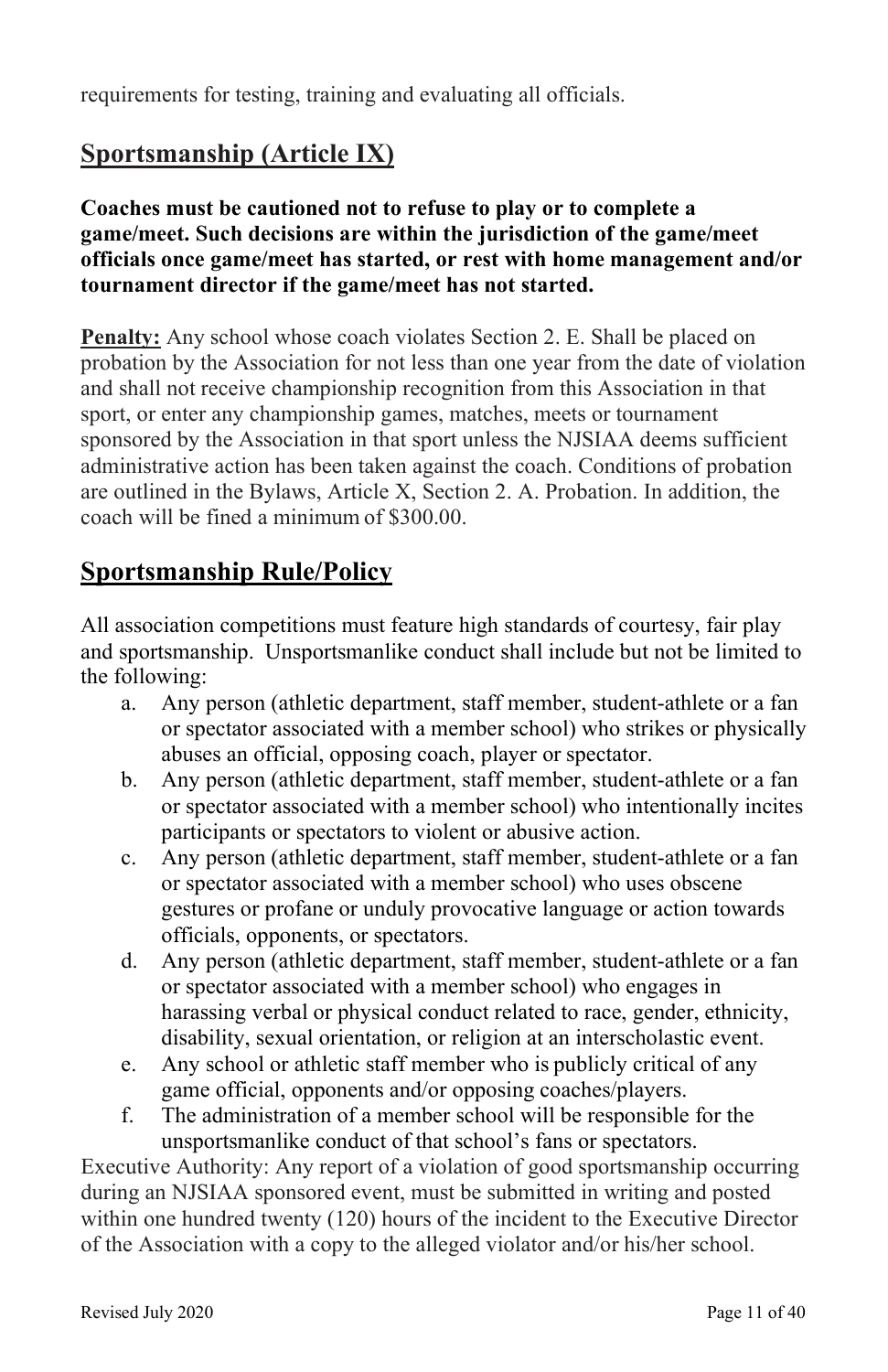CL *The one hundred twenty (120) hour provision will be satisfied, if the school's Principal notifies the League or Conference President, in writing, prior to the expiration of this time period since disputes and controversies involving League or Conference members must be initially heard at that level. However, all parties obligated to report a violation of good sportsmanship or any violation within 120 hours as required by Art. IX, Sect.4, and other Articles and Sections contained in the Constitution or Bylaws, cannot use the failure of such disclosure as an excuse to prevent the NJSIAA Executive Committee or Controversies Committee from taking jurisdiction of such a matter as provided by Section 4 of Article VII.*

## **Pregame Sportsmanship Statement**

The New Jersey State Interscholastic Athletic Association requires officials to enforce all rules regarding unsportsmanlike conduct by coaches and players. Officials have been instructed not to issue warnings regarding this policy. It is the coach's responsibility to remind all players of this policy

*There will be no tolerance for negative statements or actions among players, coaches or officials. This includes taunting, baiting berating opponents, "Trash-Talking" or actions which ridicule or cause embarrassment to them. Any verbal, written or physical conduct related to race, gender, ethnicity, disability, sexual orientation or religion shall not be tolerated, could subject the violator to ejection, and may result in penalties being assessed against your team. If such comments are heard, a penalty will be assessed immediately.*

# **Controversies and Disputes**

- a. The Affiliated Agreement will not in any way impair the present authority of the NJSIAA to deal with controversies among, or impose discipline or sanctions upon, member schools, coaches, officials or student-athletes.
- b. All complaints against officials who are members of the Officials' Association, including disciplinary matters, shall be handled through the internal processes of the Officials' Association.
- c. Any party to a complaint involving an official who is a member of the Officials' Association, may appeal to the NJSIAA by filing an appeal with the Executive Director of the NJSIAA, pursuant to Article XIII of the NJSIAA Bylaws. However, no such appeal will be entertained by the NJSIAA until all internal processes of the Officials Association have been fully exhausted by the appellant.
- d. Hearings The Controversies and Disputes Committee meets periodically to conduct hearings when there are violations of NJSIAA regulations. To that extent, officials are encouraged to attend said hearings when they have firsthand knowledge relative to the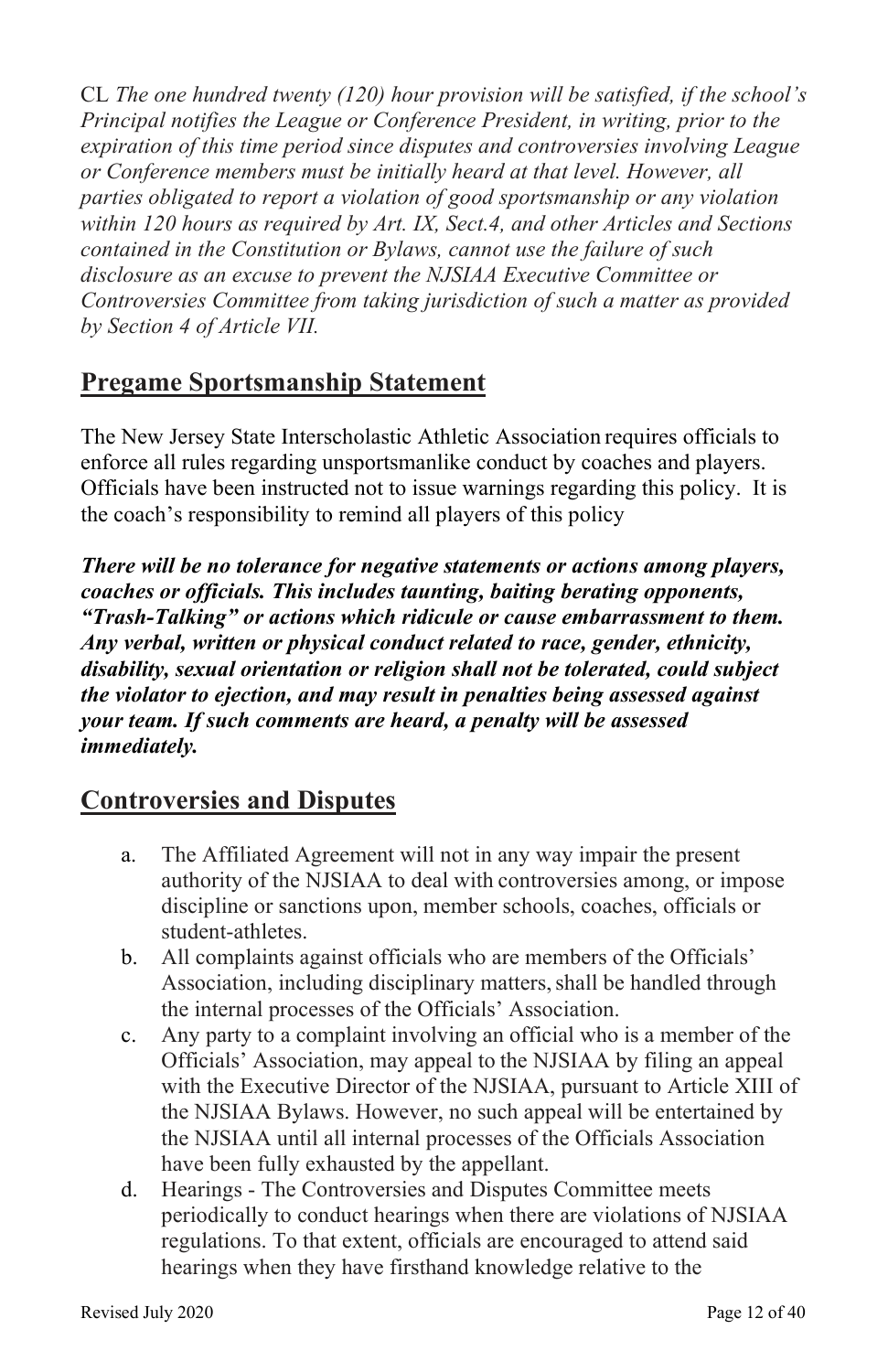proceedings. Officials, along with all other parties, may be represented by counsel.

# **Disqualification Rules and Regulations**

Rule 2 Specific Sport Regulations - Note 4.

a. Any student-athlete or coach disqualified before, during or after an interscholastic event for unsportsmanlike, flagrant verbal or physical misconduct will be disqualified from the next two (2) regularly scheduled games/meets, with the exception of football which will carry a one (1) game disqualification, at that level of competition and all other game(s)/ meet(s) in the interim at any level in addition to any other penalties which the NJSIAA or a league/conference may assess.

CL-1, *Once a coach/player has been disqualified, NO appeals will be honored from the player, coach, official or any other party. Disqualification is a judgement call and officials must be certain the act warrants disqualification. All complaints against an official must be directed to the official's Chapter Secretary and the NJSIAA.* CL-2, *Scrimmages are not considered part of the disqualification rule.*

- b. A disqualified player or coach may not be present at any contest in that sport during the period of disqualification. Definition of not being present at the site means that disqualified player or coach is not to be present in the locker room, on the bus, on the sidelines, in the stands or site area before, during or after the game/meet. Any player/coach in violation of this provision will be cause for forfeiture of those games during the period of disqualification.
- c. Should a coach/player be disqualified from the final game/meet of the season, said disqualification will carry over to the next year in that sport. In the case of the student-athlete, the same degree of penalty shall apply if said athlete retains eligibility in that sport.
- d. Any player/coach disqualified a second time in single or multiple sports will have the penalty doubled (i.e., in football - disqualified for two (2) games; all other sports - four (4) games). Disqualifications will count for 365 days from the date of the first disqualification.
- e. Any player with two (2) or more disqualifications in the current season, prior to the start of an NJSIAA tournament will be ineligible to compete in said tournament. According to NJSIAA rules and regulations, a player may and can be disqualified a second time in the same game/meet/match. A second disqualification for an individual in any game/meet/match supersedes NFHS rules in this regard.
- f. Any varsity team accumulating three (3) or more player and/or coach disqualifications for flagrant unsportsmanlike conduct prior to the start of a tournament will not be permitted to participate in same. Seeded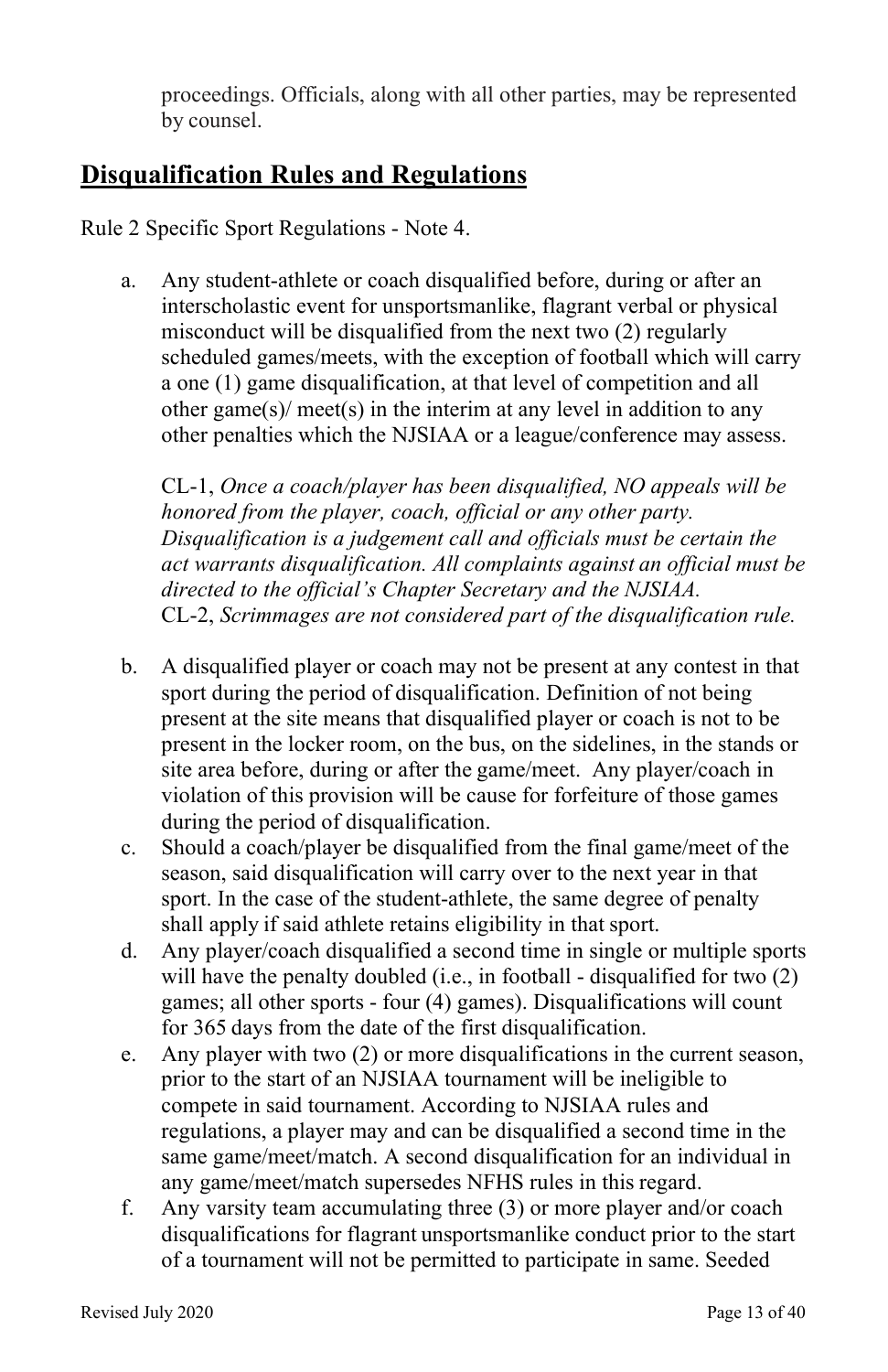teams will forfeit their right to compete if a disqualification limit is reached prior to the start of the tournament for the team.

- g. Single/multiple sports on the third offense; players disqualified will be suspended indefinitely, and must apply, in writing, to the NJSIAA through the office of their Principal for reinstatement. Disqualifications will count for 365 days from the date of the first disqualification.
- h. Any coach disqualified a second time within 365 days from the date of the first disqualification will be required to appear before the Controversies Committee with the Principal and Athletic Director.
- i. Any coach who has been disqualified during the course of the proceeding school year and/or who has three or more players on a team disqualified during the course of the preceding school year must complete online the NFHS Teaching and Modeling Behavior course. This course license must be obtained from the NJSIAA with course completion certificate due to NJSIAA within 60 days.

# **Procedure for Disqualification of Players/Coaches**

The following guidelines will serve to implement, clarify and interpret the provisions of Note 4: Specific Sport Regulations.

The rules in many sports are now providing explicit instructions as to the removal of a player/coach from the game and the designated area to which they are assigned. IF THERE ARE ANY SPECIFIC PLAYING RULES WHICH REQUIRE DISQUALIFICATION WITHIN A SPORT, THE OFFICIAL MUST BE COGNIZANT OF THESE RULES AS THEY APPLY TO THAT SPECIFIC SPORT. These circumstances have necessitated establishing specific guidelines for officials to follow when a player/coach is disqualified.

Whenever it becomes necessary to disqualify a coach from the game, the official should ascertain the availability of another coach or qualified faculty member who can assume responsibility for the team, and then employ the following procedures:

- a. If the administrator or representative is able to designate such a person, the disqualified coach should be removed from the immediate area.
- b. If the administrator or representative is not able to make this designation, the disqualified coach should be assigned to an area where the coach can visually observe a game and be available to protect the safety and welfare of the team. If the disqualified coach uses this privilege to communicate with the team or is again guilty of an unsportsmanlike act, the game shall be terminated and the Central Office of the NJSIAA notified in writing.
- c. Any player/coach disqualified before, during or after an interscholastic event for unsportsmanlike and flagrant verbal or physical misconduct will be disqualified from the next two (2) regularly scheduled games/meets, with the exception of football which will carry a one (1)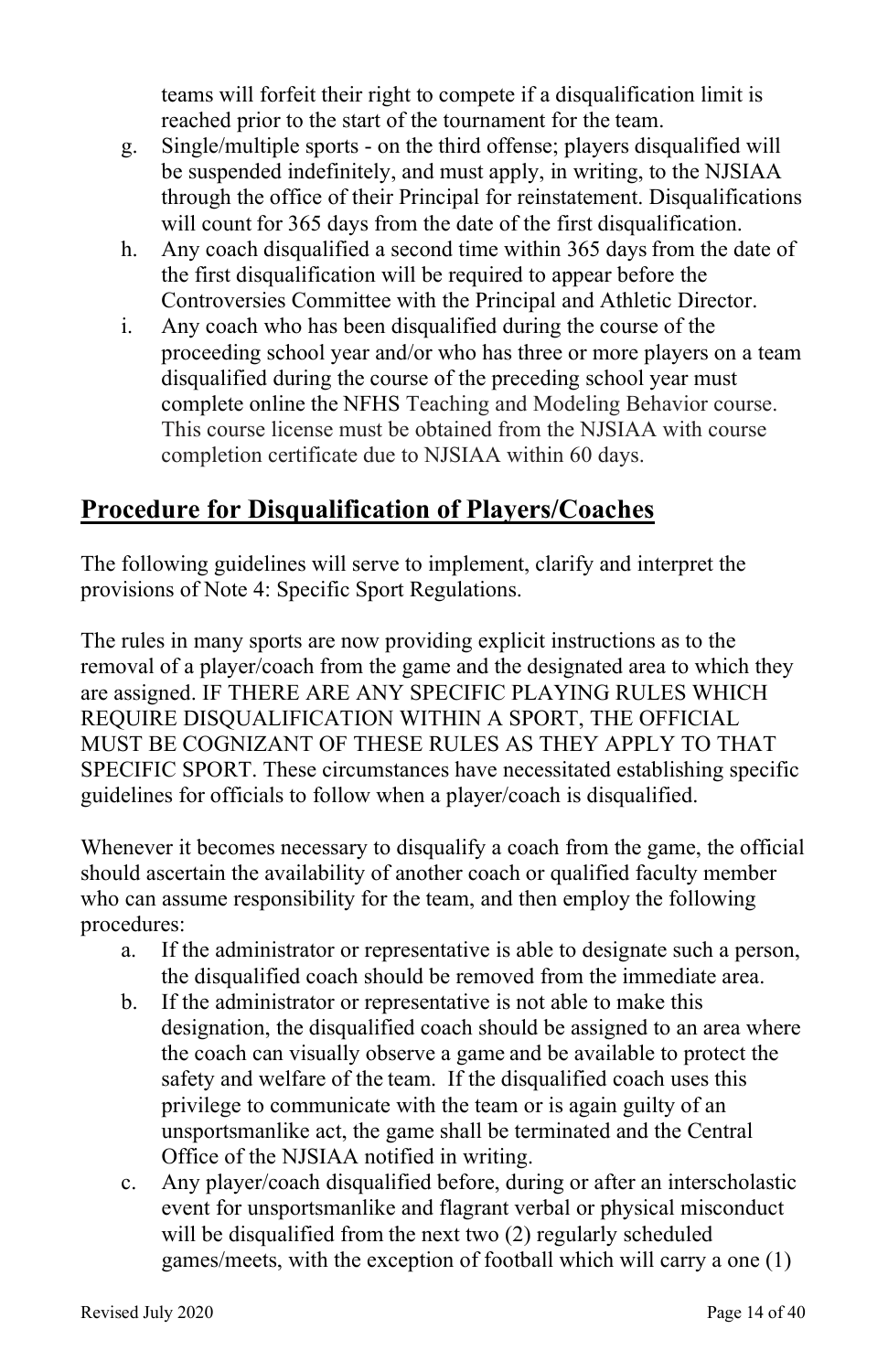game disqualification, at that level of competition and all other game(s)/meet(s) in the interim at any level in addition to any other penalties which the NJSIAA or a league/conference may assess. Such disqualification prevents a coach/player from being present at the site.

*CL-2, These NJSIAA procedures will supersede a playing rule which requires a coach or player to leave the premises upon disqualification; therefore, a player will be confined to the bench area to remain under the supervision of the coach. If said player continues to be disruptive or acts in an unsportsmanlike manner, the official may terminate the game/event.*

Officials must use discretion in exercising their prerogative as most often these situations call for a high degree of tact. The unruly coach should be dealt with in a stern but courteous manner the very first-time actions prompt any cautioning by an official. This will usually forestall any punitive measures having to be taken at a later and more critical time of the game.

# **Mechanics at Time of Disqualification**

- 1. Call time out stop the action.
- 2. Do not hurry if player is disqualified, request player to accompany you to the coach - go directly to coach, if player hesitates - give a direct statement of explanation to the player/coach as to why "player" was disqualified - do not debate the issue - be professional, courteous and assertive. If coach is disqualified, same procedure applies.
- 3. Go to opposing coach and give exact same statement.
- 4. Resume the game.

Upon Conclusion of Game:

- 1. If conditions permit, include a brief explanation of reason for disqualification, name and/or number of player/coach and offending school in each team's scorebook before signing same, if signature is required.
- 2. Any questions relative to period of disqualification should be referred to NJSIAA. The official is not an enforcer of the additional game (s) disqualification; however, if the official is aware of the presence of a player/coach at a game during the disqualification period, the offending individual should be reported to the NJSIAA by the official.
- 3. The official must report each disqualification to the Athletic Director of the offending school in person or via phone by noon of the next day. Failure of an official to follow the prescribed procedure in reporting the disqualification does not void the penalty. The official not following this procedure should be reported to the official's Chapter Secretary and the NJSIAA. The coach of the offending school also shares this reporting responsibility. An accepted practice is for the chapter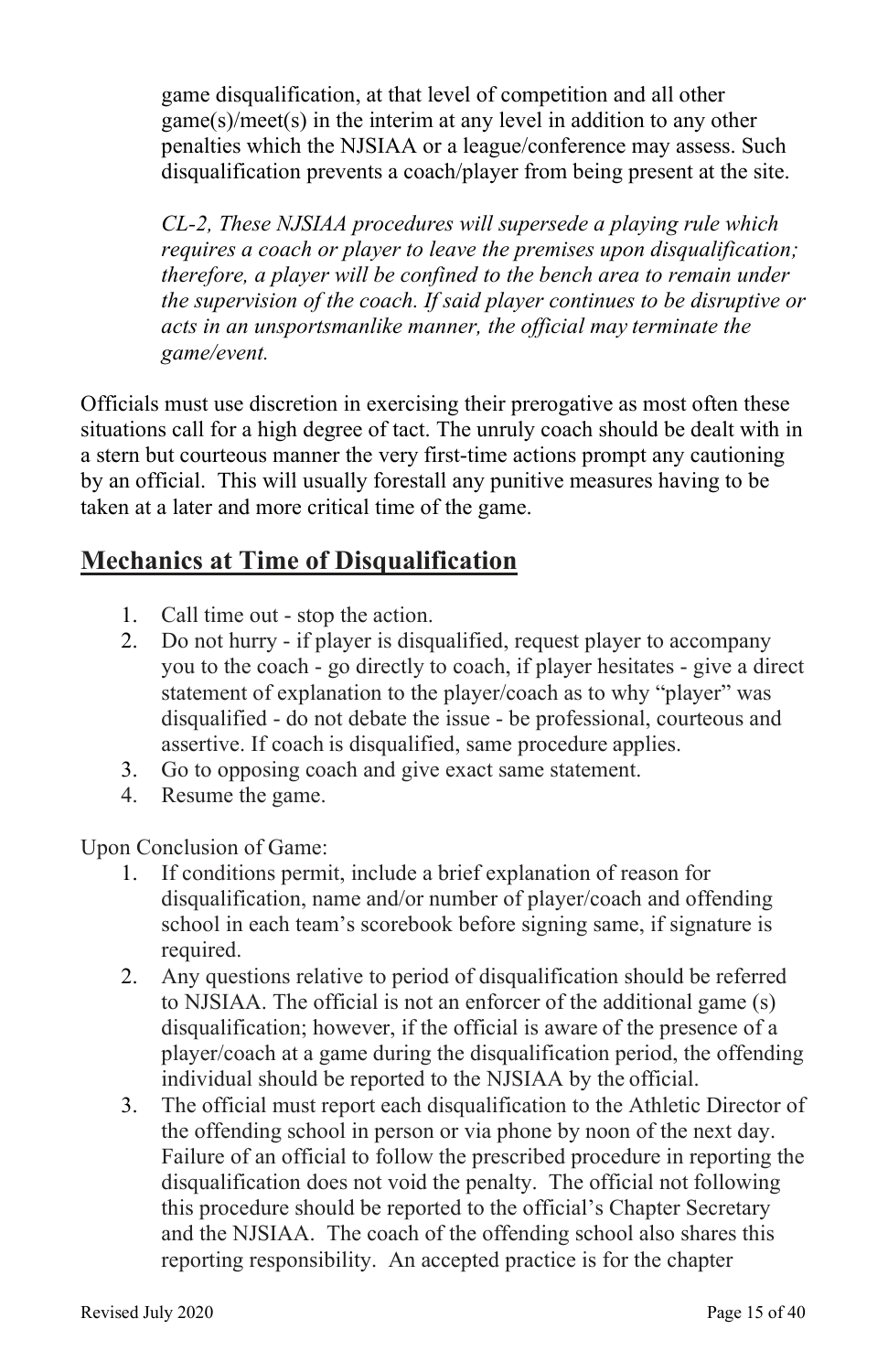secretary or president to report the disqualification to the athletic director of the offending school in lieu of the game official.

- 4. A disqualification report must be completed online within 48 hours of the disqualification. No other reporting process will be accepted. The online form will be electronically sent to the offending school's principal, athletic director, and the NJSIAA. The official should also notify their chapter of the disqualification.
- 5. Any disqualification resulting from harassing verbal or physical related to race, gender, ethnicity, disability, sexual orientation or religion at the interscholastic event must be noted during the online reporting process, with a description of the offending conduct provided.
- 6. Disqualifications for Federated/Non-Member Schools do not have to be reported online. Any disqualifications for member schools will continue to be reported to the NJSIAA regardless of the opponent's status.

## **Failure to file these reports will result in punitive action by the chapter and the NJSIAA.**

Attention:

- a. Once a player/coach has been disqualified, NO appeals will be honored from the player, coach, official or any other party. Disqualification is a judgement call and officials must be certain the act warrants disqualification. All complaints against an official must be directed to the official's Chapter Secretary and the NJSIAA.
- b. Any coach who is disqualified a second time will be required to appear before the Controversies Committee.

# **Disqualification Rule - Clarifications**

**CL1 -** Officials are reminded that prudent judgement should be utilized prior to any disqualification. An official may not have a "change of mind" after the disqualification has been enforced; there is no such condition as "the act was not serious enough for the player/coach to be disqualified from additional game(s)." All disqualifications for flagrant, unsportsmanlike conduct will always carry the additional game(s) penalty; flagrant, unsportsmanlike conduct is not a "playing rule" violation. The determination of disqualification must be made at the time of the violation.

**CL2 -** Flagrant is a glaring action by a player or coach which is excessive physical play or unacceptable conduct as adjudged by the game/meet official(s). **CL3 -** Regular season, rescheduled or tournament games which are in place prior to the disqualification will be used to satisfy the penalty; any games arranged by the school after the disqualification to be played during the disqualification period will be added to the penalty. Scrimmages are not considered part of the disqualification rule.

**CL4 -** "Not being physically present at the site" means the disqualified player or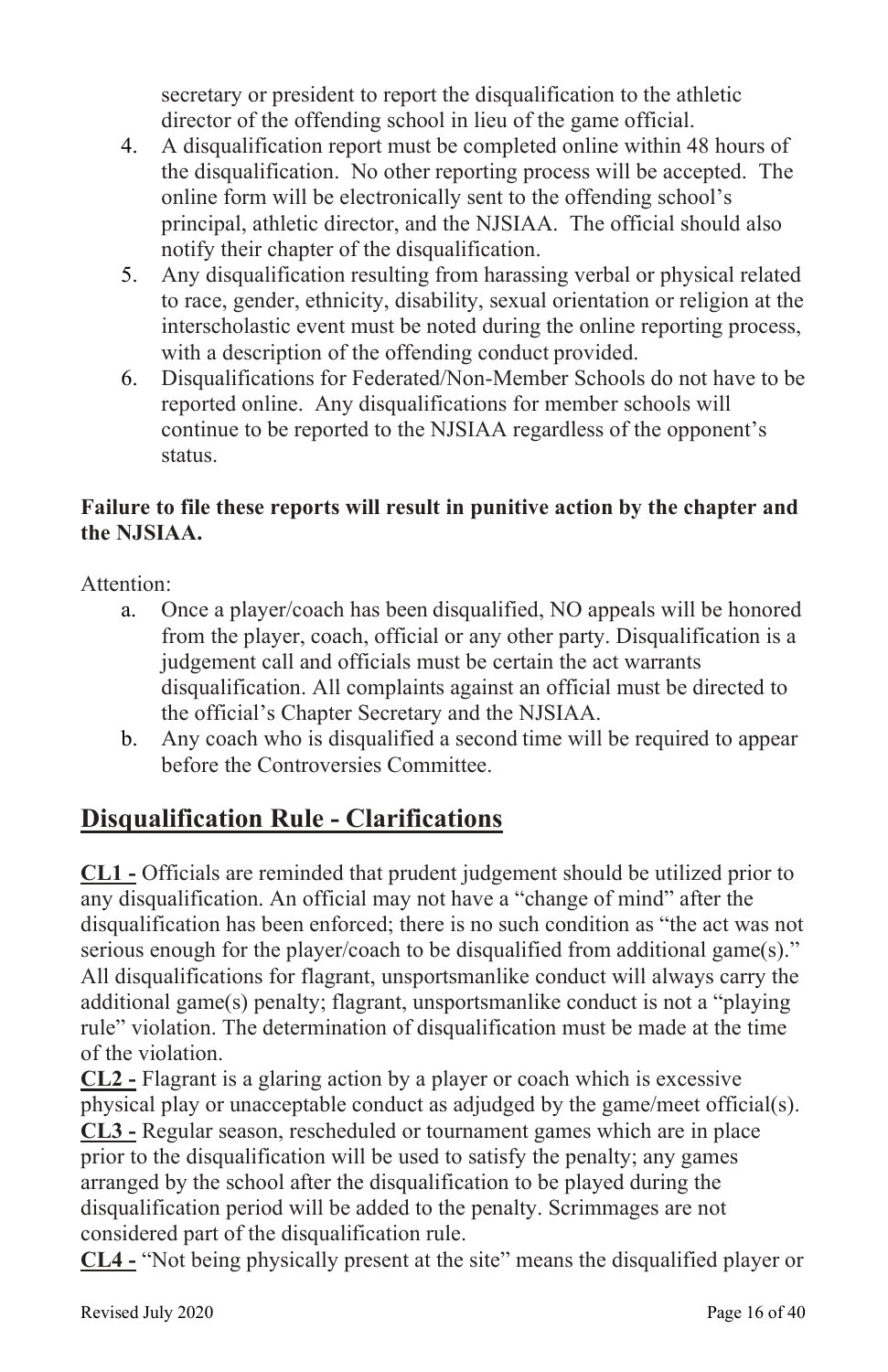coach is not to be present in the locker room, on the sidelines, in the stands or site area before, during or after the game/meet.

**CL5 -** Ejection or removal of a player for a specific sport rule will carry the disqualification penalty only when it includes a flagrant unsportsmanlike act. **CL6 -** Seniors who are disqualified from their last game will serve the penalty in a subsequent sports season according to the penalty provisions of that subsequent sport. When seniors are disqualified from their last game of their high school careers, member schools are required to take proper administrative action to discipline the offending student.

**CL7 -** Seniors who quit a sport and have not fulfilled their penalty in that sport, must serve it in the new sport before beginning playing in the new sport.

**CL8 -** Any player/coach disqualified in single or multiple sports for a second time will have the penalty double (i.e., in football - disqualified for two (2) games; all other sports are four (4) games.) Disqualifications will count for 365 days from the date of the first disqualification.

**CL9 -** Any player with two (2) or more disqualifications in the current season, prior to the start of an NJSIAA tournament will be ineligible to compete in said tournament. A second disqualification for an individual in any game/meet/match supersedes NFHS rules in this regard.

**CL10 -** Any varsity team accumulating three (3) or more player and/or coach disqualifications for flagrant unsportsmanlike conduct prior to the start of a tournament will not be permitted to participate in same. Seeded teams will forfeit their right to compete if a disqualification limit is reached prior to the start of the tournament for the team.

**CL11 -** Single/multiple sports - on the third offense; players disqualified will be suspended indefinitely, and must apply, in writing, to the NJSIAA through the office of their Principal for reinstatement. Disqualifications will count for 365 days from the date of the first disqualification.

**CL12 -** Any coach disqualified a second time in single or multiple sports in a 365-day period from the date of the first disqualification will be required to appear before the Controversies Committee with the Principal and the Athletic Director.

**CL 13, 14, 15 -** Any coach who is disqualified or who has three players disqualified during the course of the preceding school year must complete online the NFHS Teaching and Modeling Behavior course. This course license must be obtained from the NJSIAA with course completion certificate due to NJSIAA within 60 days.

# **Disqualification Form submitting Instructions**

Step 1: Call the offending school's Athletic Director by noon the next day after a disqualification.

## Step 2: Go t[o www.njsiaa.org](http://www.njsiaa.org/)

- o Log In by clicking on the "NJSIAA Login" Tab
- o Enter: Username: dq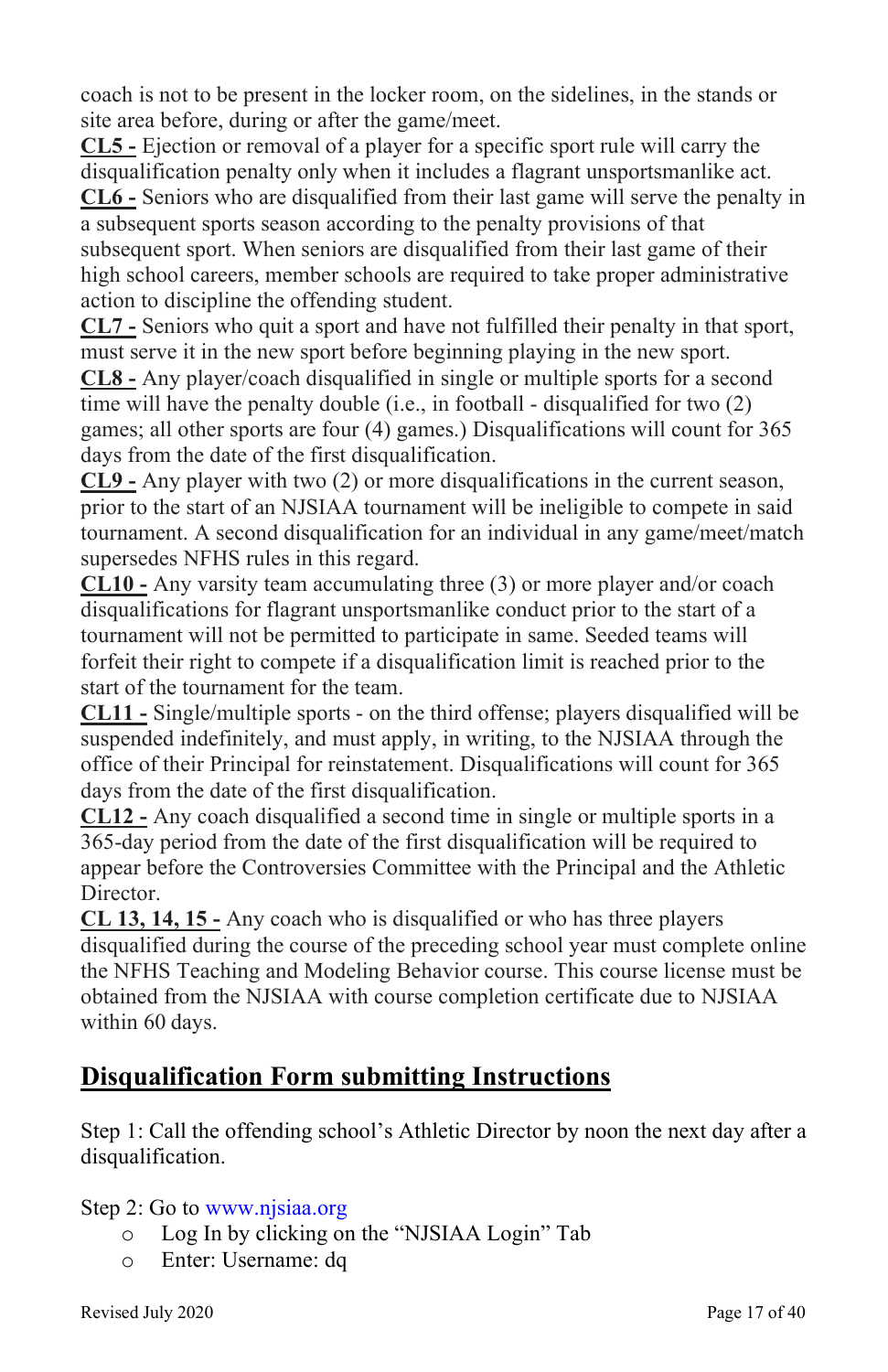- o Enter Password: dq
- o Click Log In (blue tab) \*Ignore the name that appears on this page nothing for you to do.
- Step 3: Once you are logged in:
	- o Click on the "Officials" (blue tab)
	- o Click on "Disqualification Form"
- Step 4: Entering Information:
	- $\circ$  Begin entering the disqualification information.<br>  $\circ$  Be sure to enter every field.
	- $\circ$  Be sure to enter every field.<br>  $\circ$  If you want to add the offici
	- If you want to add the officials who worked the game with you, add them at the end of the explanation section.
	- o The player/coach number field must be filled out. If there is no number, please put N/A in that field. Ex. Track jersey does not have a number-N/A in the number field.
	- o Click on the submit button, you will get a confirmation that the DQ has been submitted.
	- o If you provided your e-mail address, you will get an e-mail confirmation that you should forward to your Chapter Secretary or whomever your chapter requires.

The NJSIAA, the high school Principal and Athletic Director of the offending school will all receive an e-mail confirmation of the DQ.

The submission of the form must be completed online with this format to keep the NJSIAA data base accurate and notifications prompt. Any issues may be directed to the NJSIAA office.

This form must be completed within 48 hours of the DQ, however officials must call the offending school's Athletic Director by noon the next day after a disqualification.

# **Guidelines for Thunder/Lightning Safety**

As noted previously, a chain of command and designated decision maker should be established for each organized practice and competition.

## **Recognition:**

Coaches, certified athletic trainers, athletes and administrators should be educated regarding the signs indicating thunderstorm development. Since the average distance between successive lightning flashes is approximately 2-3 miles, any time that lightning can be seen, or thunder heard, the risk is already present. Weather can be monitored using the following methods:

Monitor Weather Patterns - Be aware of potential thunderstorms by monitoring local weather forecasts the day before and morning of the practice or competition, and by scanning the sky for signs of potential thunderstorm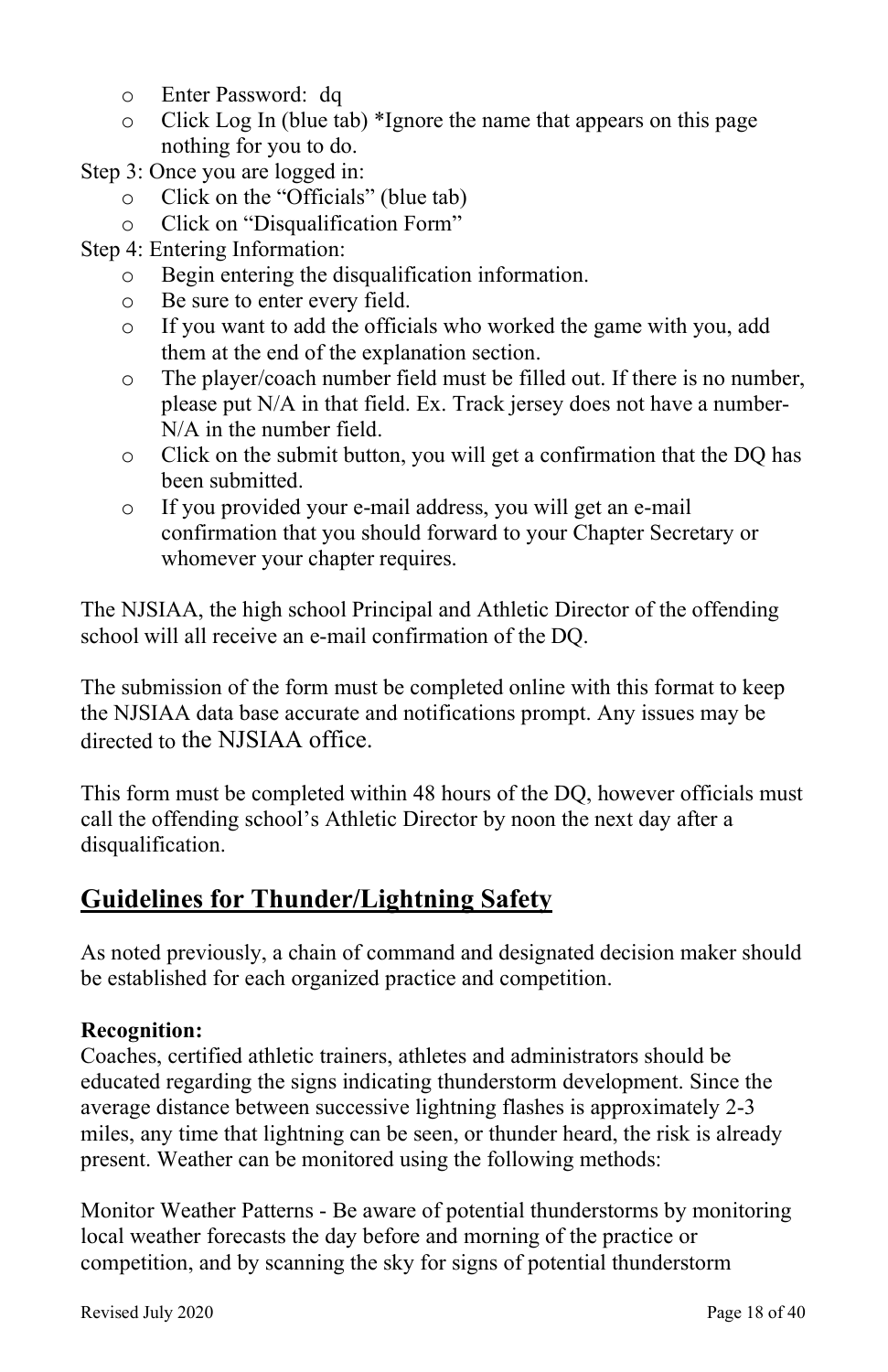#### activity.

National Weather Service (NWS) - Weather can also be monitored using small, portable weather radios from the NWS. The NWS uses a system of severe storm watches and warnings. A watch indicates conditions are favorable for severe weather to develop in an area; a warning indicates severe weather has been reported in an area and for everyone to take proper precautions.

#### **Management:**

Evacuation - If lightning is imminent or a thunderstorm is approaching, all personnel, athletes and spectators must evacuate to available safe structures or shelters. A list of the closest safe structures must be announced and displayed on placards at all athletic venues.

Thirty-minute rule - Once lightning/thunder has been recognized, it is mandatory to wait at least 30 minutes after the last flash of lightning is witnessed or thunder is heard. Given the average rates of thunderstorm travel, the storm should move 10-12 miles away from the area. This significantly reduces the risk of local lightning flashes. Any subsequent lightning or thunder after the beginning of the

30-minute count should reset the clock and another count should begin. When one contest is suspended on a site due to thunder being heard and/or lightning being observed, all contests/activities on that site must be suspended. Education on Lightning Danger

Coaches, athletic trainers, officials, administrators, as well as athletes, must be educated regarding the signs indicating nearby thunderstorm development. Generally speaking, it is felt that anytime that lightning can be seen, or thunder heard, risk is already present.

Criteria for Suspension and Resumption of Activity:

Once lightning has been recognized or thunder heard, by an official, a coach, the host site management personnel, or by a lightning detection system, the game must be suspended immediately with all players, coaches, spectators, and officials directed to appropriate shelters.

After the suspension, the plan should include strict, documented criteria for the resumption of activities. It is mandatory to wait at least 30 minutes after the last flash of lightning is witnessed or thunder is heard. Any subsequent lightning or thunder after the beginning of the 30-minute count should reset the clock and another count should begin.

Once the contest has been suspended, the 30-minute mandatory suspension in play is in effect. If the lightning detection system gives an "all clear signal" prior to the end of the 30-minute suspension time, the contest shall not be resumed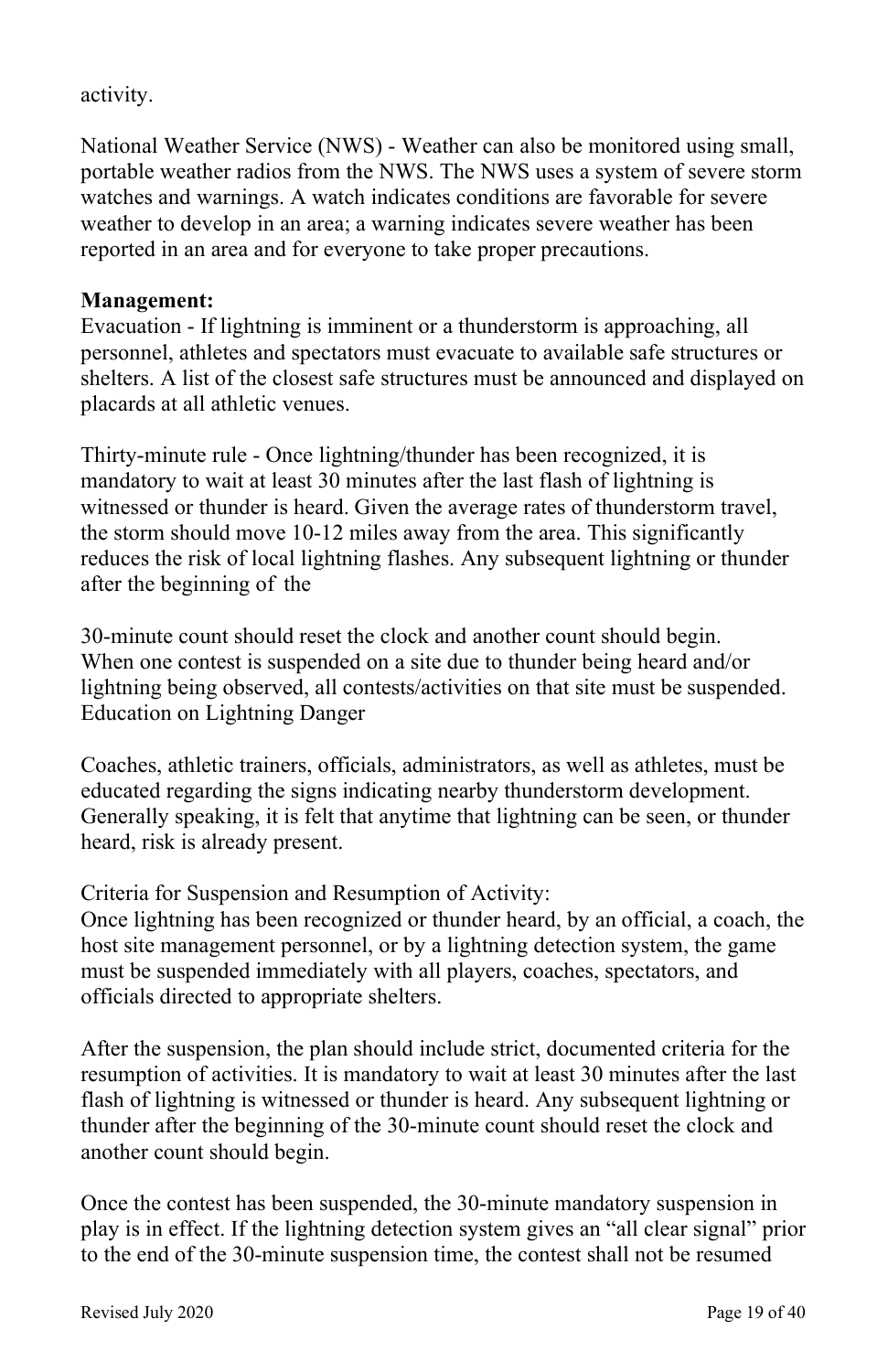until the 30-minute suspension time limit has elapsed, per the NJSIAA and NFHS policy. However, if a member school has a Board policy that states no play/no activity may resume until the lightning detection system gives the "all clear signal" even though the 30-minute suspension time has elapsed per NJSIAA/NFHS rule, that Board policy shall supersede NJSIAA/NFHS policy.

#### **Evacuation Plan:**

All personnel, athletes and spectators should be clearly informed of available safe structures or shelters in the event a thunderstorm approaches. A list of the closest safe structures should be announced and displayed on placards at all athletic venues when applicable. The person in authority must be aware of the amount of time it takes to get to each structure and the number of persons each structure can safely hold. For large events, time needed for evacuation is increased and there must be a method (i.e., announcement over loudspeaker) for communicating the need for evacuation and directing both athletes and spectators to the appropriate safe shelters.

#### **Safe Structures:**

The most ideal structure is a fully enclosed, substantial building with plumbing, electrical wiring and telephone service, which aids in grounding the structure. A fully enclosed automobile with a hard metal roof and rolled up windows is also a reasonable choice. School buses are an excellent lightning shelter that can be utilized for large groups of people. However, it is important to avoid contact with any metal while inside the vehicle.

Avoid using shower facilities for safe shelter and do not use showers or plumbing facilities during a thunderstorm as the current from a local lightning strike can enter the building via the plumbing pipelines or electrical connections. It is also considered unsafe to stand near utilities, use corded telephones or headsets during a thunderstorm, due to the danger of electrical current traveling through the telephone line. Cellular and cordless telephones are considered reasonably safe and can be used to summon help during a thunderstorm.

When caught in a thunderstorm without availability or time to reach safe structures, you can minimize the risk of lightning- related injury by following a few basic guidelines:

- Avoid being the highest object. Seek a thick grove of small trees or bushes surrounded by taller trees or a dry ditch.
- Avoid contact with anything that would be attractive to lightning. Stay away from freestanding trees, poles, antennas, towers, bleachers, baseball dugouts, metal fences, standing pools of water and golf carts.
- Crouch down with legs together, the weight on the balls of the feet, arms wrapped around knees, and head down with ears covered.

#### Resources:

 $\triangleright$  Bennett B. A model lightning policy for athletes. Ath. Train.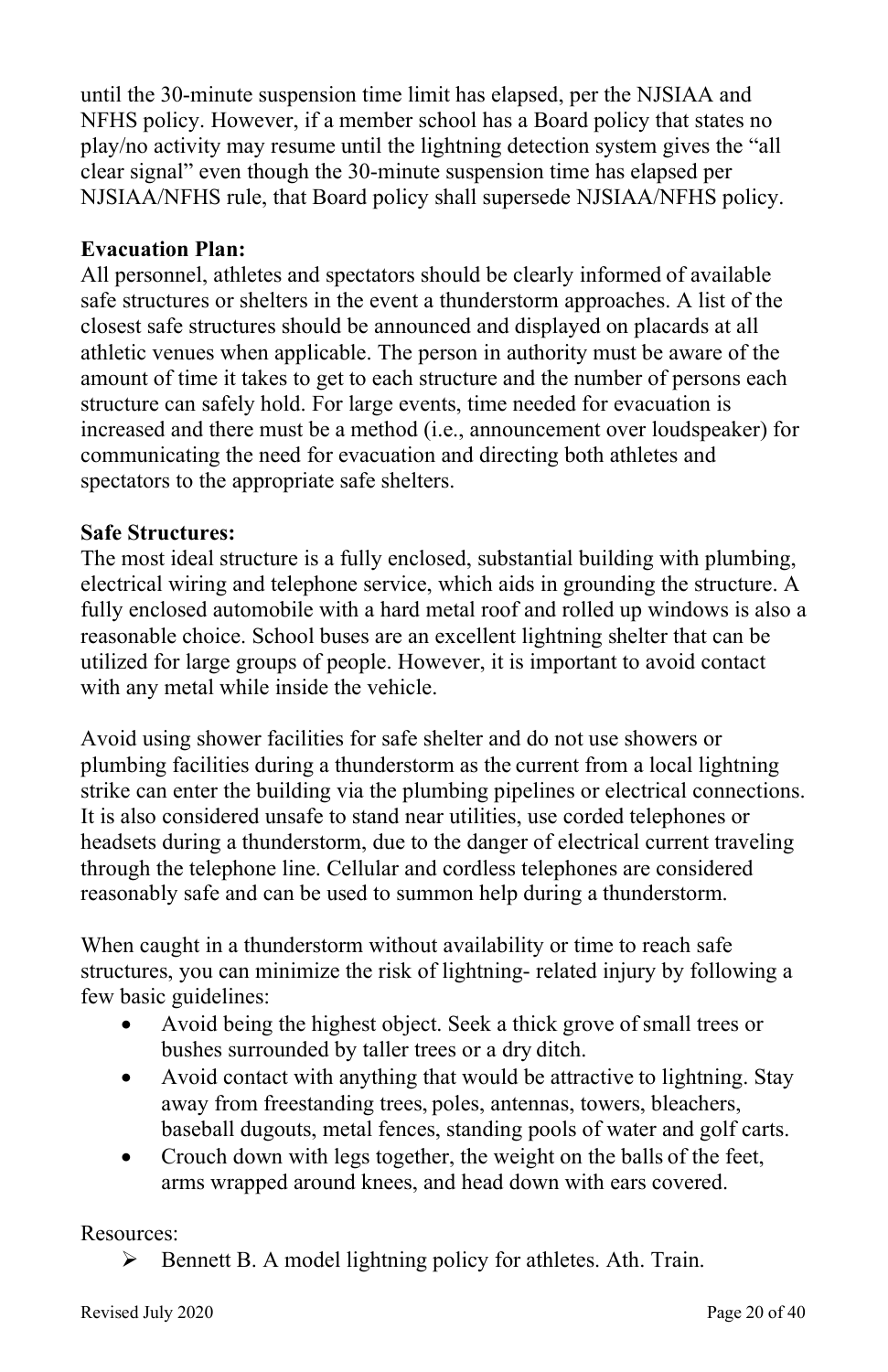1997;32:251- 253

- $\triangleright$  Holle R, Lopez R, Howard K, Vavek J. Allsopp J. Safety in the presenceof lightning. Semin Neuro. 1995; 14:375-380
- $\triangleright$  Holle R, Lopez R, Lightning-impacts and safety. WMO Bulletin. 1998; 47:148-155
- NCAA. Guide Line ld Lightning Safety. In: Halpin T. Dick R, eds. NCAA Sports Medicine Handbook, Indianapolis, IN: NCAA; 1999.
- NLSI. Multi-Agency Recommendations for Lightning Safety. American Meteorological Society Conference. 1998; Phoenix, Arizona.
- Vavrek I, Holle R, Allsopp J. Flash to Bang. The Earth Scientist. 1993; X:3- 8.
- Walsh KM, Bennett B, Cooper MA, Holle RL, Kithil R, Lopez RE, National Athletic Trainers' Association Position Statement: Lightning Safety for Athletics and Recreation. Journal of Athletic Training.2000; 35(4): 471-477.

For more detailed information and a complete list of references, please see: Zinder, S.M. and Shultz, S.J. Lightning Safety. National Federation of State High School Associations Resource Document. [http://www.nfhs.org.](http://www.nfhs.org/)

# **Game Termination Procedure**

## **Before Game Has Started:**

The host school management has full responsibility for determining whether or not conditions are such as to postpone or start a game/meet. Schools must know that once a game/meet/event has started, the official(s) usually have jurisdiction for terminating same prematurely.

## **After Game Has Started:**

Is not the prerogative of a coach or school management. The action of removing a team from the event prior to the conclusion of the game/meet/event, regardless of the circumstances, will result in severe punitive action by the NJSIAA controversies or executive committee.

The following procedure should be implemented before termination of the event by the official(s):

- 1. Coaches and/or players should be penalized for misconduct as provided for in the playing rules;
- 2. Continued misconduct should result in the coach(es) of the teams being advised to correct the situation or be faced with possible termination of the game;
- 3. Officials should confer and, if they consider the circumstances warrant, teams should be directed to their respective bench areas while the coaches, athletic directors, and administrators of the schools discuss, in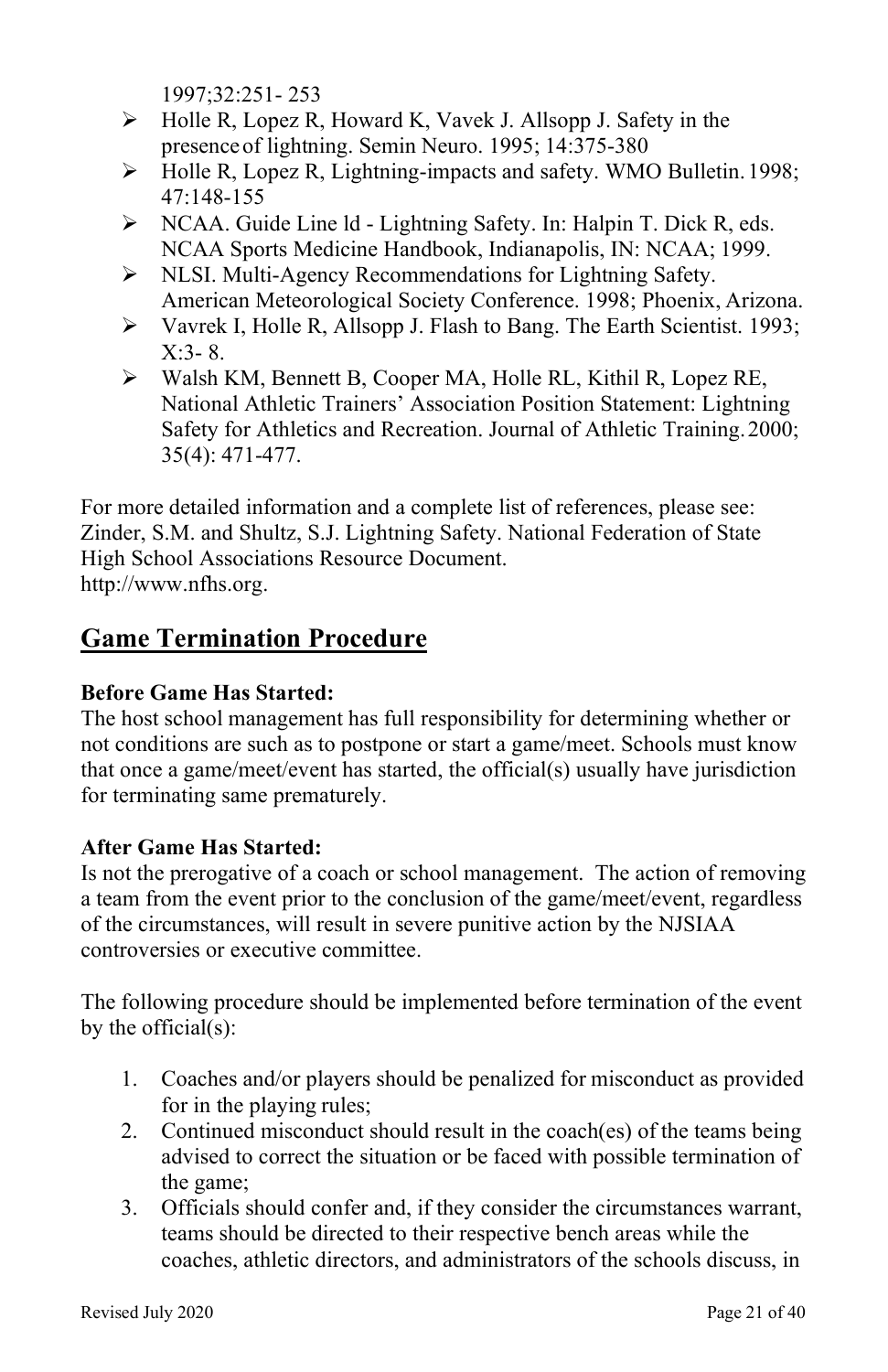the center of the field or in a private area, an attempt to restore control of their teams and/or spectators;

- 4. When it is apparent to the game official(s) and the host school administration that to continue the event would present a clear and present danger to the safety and welfare of any party, the game should be terminated, and the schools' head coaches advised accordingly. This should not be a unilateral decision; however, if the responsible parties are unable or unwilling to control their teams and/ or spectators, the official(s) must inform the head coach(es) of the teams that the game is terminated.
- 5. Officials must not rule on forfeiture of any prematurely terminated events; only conferences and/or the NJSIAA have the jurisdiction to determine forfeits. All games terminated due to control problems, will require a comprehensive report to the NJSIAA Central Office and the Chapter Secretaries by the officials and the Principals of the involved schools. Said report from the officials should be forwarded immediately to the NJSIAA with a copy to the Principals of the involved schools. The report(s) will be forwarded to the League/Conference for a hearing by them prior to any action by the NJSIAA.

## **Procedure when officials fail to arrive or unable to continue**

Member schools on a few occasions have been faced with the failure of officials to arrive for a scheduled event. The NJSIAA would like to reemphasize the absolute necessity for having properly executed contracts, in writing, with either the individual official or the chapter assignor. The officials have been repeatedly advised to report to the game site well in advance of the starting time for a pregame meeting and to permit ample time for their pregame duties relative to facility inspection, equipment approval and instructions to game-related aides. Upon arrival at an event, an official should immediately report to the athletic director or site director.

Hopeful, that schools will never have the experience of having teams poised for action, with thousands of spectators awaiting the start of the contest only to discover late arriving or totally absent officials, the following recommendations are provided as a procedural plan in the event officials fail to arrive for the game.

To reassure yourself, a reminder should be forwarded to officials one week prior to the game. Schools must not permit contracted officials to assign substitute officials without the approval of the school.

If the officials have failed to arrive within one-half hour of game time, an attempt should be made to contact the officials or their assignor.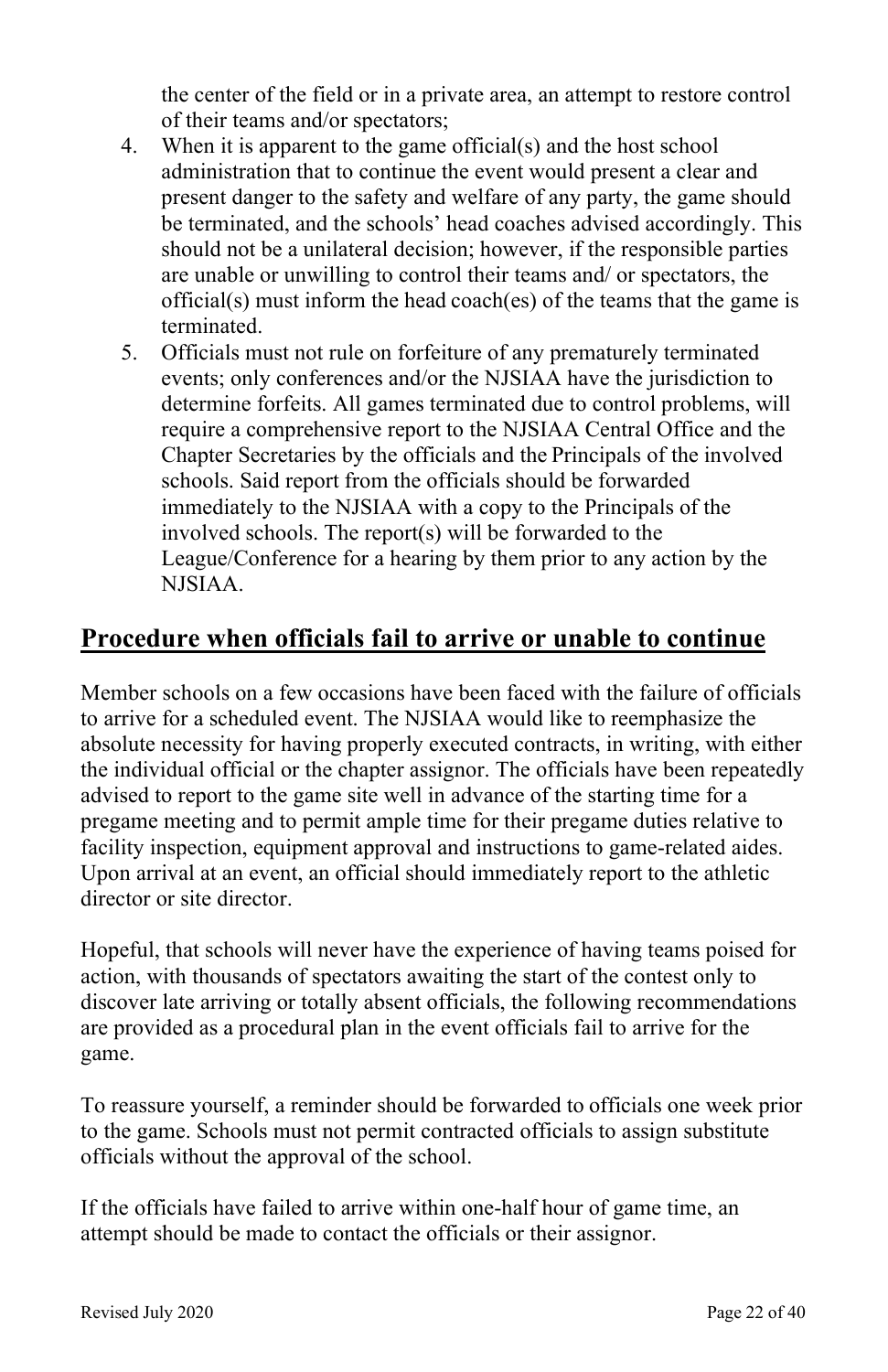When it becomes apparent that the expected officials will not be present for the game, the following procedure is recommended:

Contact chapter assignor, chapter secretary or local NJSIAA officials for last minute replacements;

## **If this fails:**

Request via the P.A. system that NJSIAA officials (of the sport in question) report to a central location. Assignment to be the responsibility of the home athletic director.

Every attempt should be made to play the game, unless it can be clearly established that to do so would not be in the best interest of the participating schools.

The responsibility for assigning officials and for determining the playing or postponing of a game under these circumstances' rests with the Principal and the Athletic Director of the host school-this is not a coaching staff decision. When only one (1) official arrives for game to which two (2) officials-umpires are usually assigned, the game must be played. Same applies when an official is unable to complete the assignment.

Schools withholding their teams from competition under these conditions will be subject to severe punitive action under Article X of the Bylaws and officials are required to report the violation to the NJSIAA within seven (7) days.

# **The use of a Prosthesis (Artificial Limb)**

Federal legislation which prohibits discrimination on the basis of a physical handicap, makes it difficult for state associations to defend the former blanket prohibition of the use of a prosthesis when challenged in the courts. Many sports now have revised rules to provide "artificial limbs which, in the judgement of the rules administering officials, are no more dangerous to players than the corresponding human limb and do not place an opponent at a disadvantage may be permitted." The NJSIAA endorses this policy so long as it is not in conflict with the rules for a specific sport.

The NJSIAA procedure for approving the wearing of a prosthesis by a studentathlete will be as follows:

1. The member school must notify the NJSIAA and arrange for a meeting to determine the legality of the prosthesis; present at this meeting must be the school physician, athletic director, principal, coach, a representative from NJSIAA, and the player who must be fully equipped as he/she will be when competing; an athletic trainer or other school representative may also be present.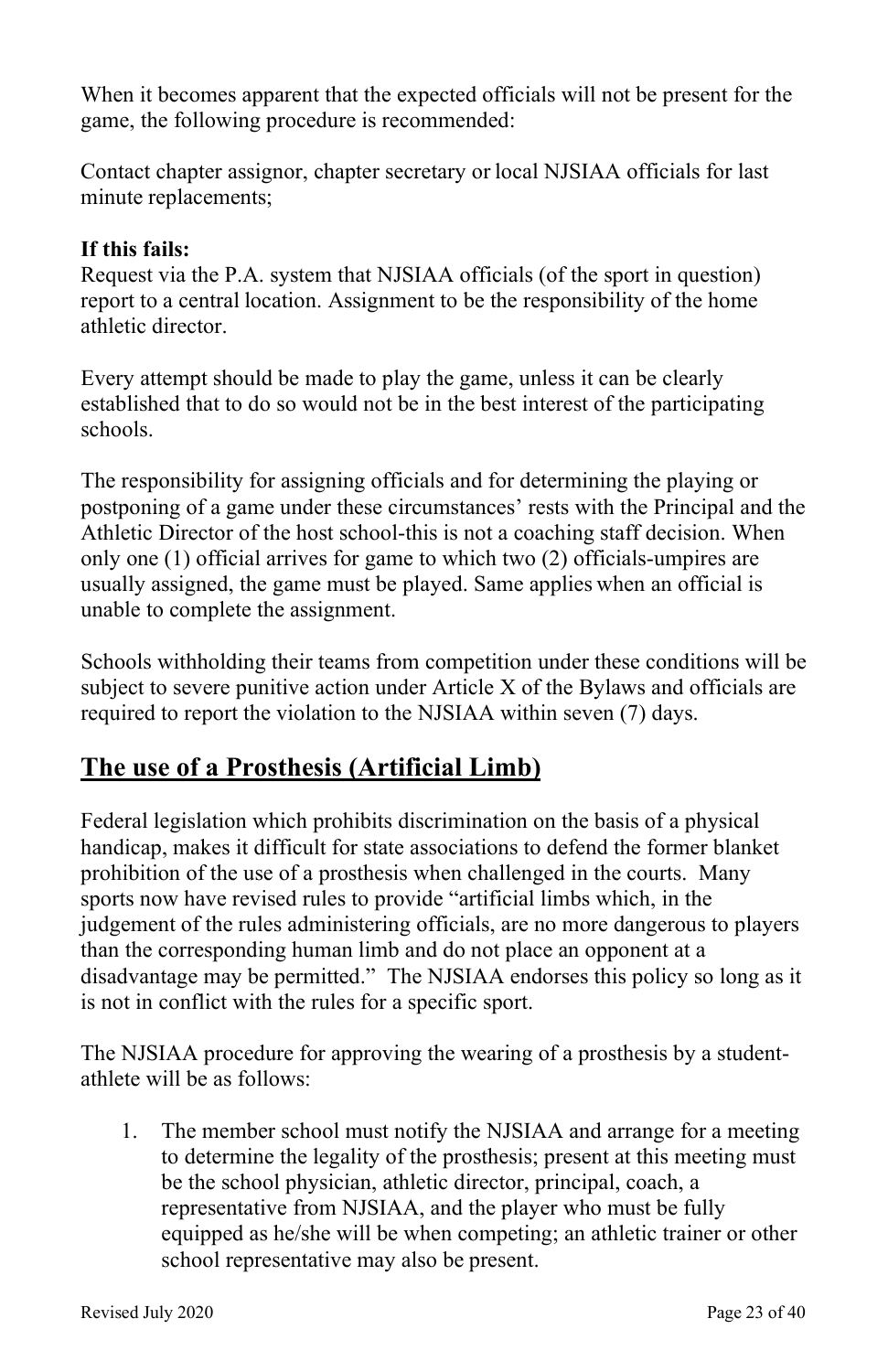- 2. The criteria recommended as a guideline to follow in determining the legality and suitability of wearing a prosthesis in a contact sport are:
	- a. The prosthesis should be approved at any Juvenile Amputee Clinic listed in the National Directory. Kessler Institute for Rehabilitation, 1199 Pleasant Valley Way, West Orange, New Jersey, 07052 is the only New Jersey clinic listed.
	- b. Prosthesis should be properly padded.
	- c. Signed approval by an orthopedic surgeon or physician associated with a juvenile amputee clinic and the school physician. Such approval must be presented to the officials before each game for the officials' final inspection and approval of proper padding.

CL - *A series of photos showing the unpadded, partially padded, and full padding of the approved prosthesis should be included.*

NOTE: Member schools are given this advance notice to allay the possibility of having a prosthesis declared illegal, thereby preventing the player from participating until approval is granted.

# **Officials Dress Code & Uniforms**

These regulations are superseded by National Federation Rules when applicable.

Officials are expected to dress professionally when they arrive at contests prior to changing into the NJSIAA uniforms when appropriate. The following represents the required uniforms for all NJSIAA officials in accordance with the "Affiliated Agreement" Section Four (H) and the NJSIAA Constitution.

According to the current Affiliated Agreement, each official who is a member of the Officials Association shall wear the prescribed NJSIAA official uniform while officiating at NJSIAA Interscholastic regular season and state tournament contests.

All officials' uniforms must have the approved NJSIAA logo which can only be distributed by the approved NJSIAA uniform supplier and Vender. All officials apparel is permitted to have their chapter logo on the right sleeve as long as they are following the rules below.

#### **BASEBALL**

The Navy-Blue baseball umpire uniform shall consist of:

1. Navy-blue short sleeve pullover style shirt with red, white and blue trim. The approved NJSIAA logo shall be sublimated on the left pocket. The American flag with a white border may be placed on the left sleeve.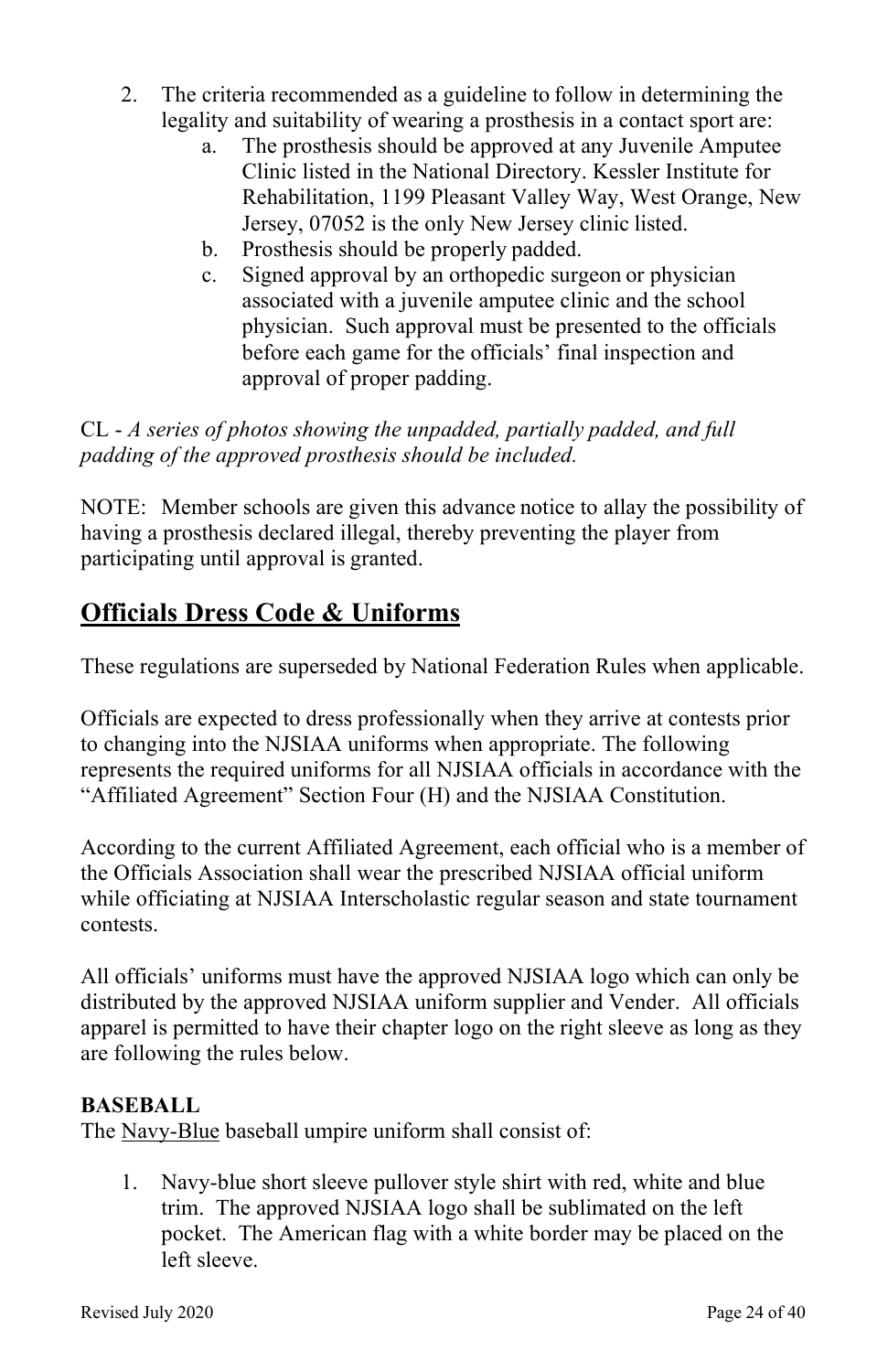- 2. The navy-blue long sleeve pullover style shirt with red, white and blue trim may be worn when appropriate. The approved NJSIAA logo shall be sublimated on the left pocket. The American flag with a white border may be placed on the left sleeve.
- 3. The navy-blue pullover jacket with red, white and blue trim may be worn when appropriate. The American flag with a white border may be placed on the left sleeve.
- 4. Charcoal gray pants, black belt, primarily black shoes, black socks and a navy-blue cap shall complete the uniform.
- 5. Ball bag(s) shall be navy blue or charcoal gray.

The Black baseball umpire uniform shall consist of:

- 1. Black short sleeve pullover style shirt with white trim. The approved NJSIAA logo shall be sublimated on the left pocket. The American flag with a white border may be placed on the left sleeve.
- 2. The black long sleeve pullover style shirt with white trim may be worn when appropriate. The approved NJSIAA logo shall be sublimated on the left pocket. The American flag with a white border may be placed on the left sleeve.
- 3. The black pullover jacket with white trim may be worn when appropriate. The American flag with a white border may be placed on the left sleeve.
- 4. Charcoal gray pants, black belt, primarily black shoes, black socks and a black cap shall complete the uniform.
- 5. Ball bag(s) shall be black or charcoal gray.

Note: Chapters may dictate which color they want their umpires wearing during the regular season. During the NJSIAA tournament, either uniform combination is fine. During the state tournament all umpires must match in color for all parts of the uniform. If umpires cannot agree on the uniform color, then the default color will be the navy-blue.

## Baseball Umpire Uniform Changes:

Starting with the 2020 season, all officials that are registered with the NJSIAA are permitted to purchase hats with the approved NJSIAA logo from an NJSIAA approved apparel provider.

## Hats:

## 2020 Regular Season Games

Any of the three hats listed below will be acceptable for all regular season games. Umpires do not need to have matching hats.

- NJSIAA Approved Logo Hat
- Chapter Hat
- Blank Hat

#### 2020 NJSIAA State Tournament

Any of the two hats listed below will be acceptable for all NJSIAA tournament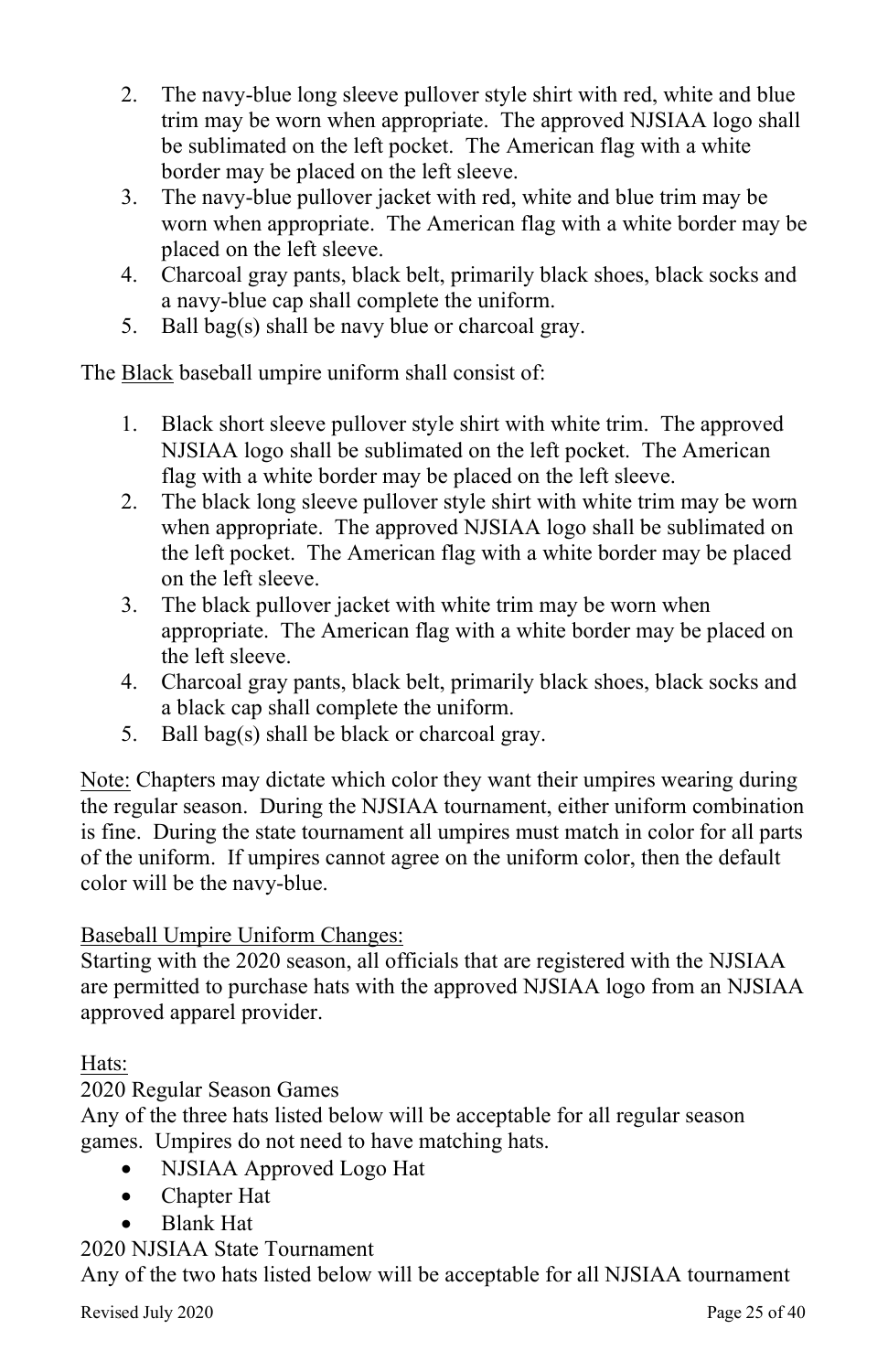games. Umpires do not need to have matching hats. The 2020 season will be the last year the NJSIAA will supply hats for the state finals.

- NJSIAA Approved Logo Hat
- Blank Hat

## 2021 Regular Season Games

Any of the two hats listed below will be acceptable for all regular season games. Umpires do not need to have matching hats.

- NJSIAA Approved Logo Hat
- Chapter Hat

## 2021 NJSIAA State Tournament

Only the hat listed below will be acceptable for all NJSIAA tournament games. Umpires must have matching hats for all rounds of the state tournament.

• NJSIAA Approved Logo Hat

## Jackets

Starting with the 2020 season, all umpires may wear either the plain Jacket (no logo) or the jacket with the approved NJSIAA logo. In addition, the approved logo maybe embroidered on a jacket for those umpires that already have a plain jacket and wish to have it embroidered on. The NJSIAA will not require umpires to wear the jacket with the NJSIAA logo at any time, however, our approved vendor will no longer sell the plain jacket to NJSIAA registered officials. Only the jacket with the approved NJSIAA logo will be sold.

## Shirt

Starting with the 2020 season, all shirts (short sleeve or long sleeve) must have the sublimated approved NJSIAA logo on them. Either the navy-blue or black shirt may be worn for all regular season and all NJSIAA tournament games, however all umpires must match for all games. If umpires cannot agree on the shirt color, then the default color will be the navy-blue.

#### **BASKETBALL**

The basketball officials' uniform must consist of black slacks, black socks, all black athletic shoes (no white logos).

Shirts - All basketball officials must wear the V-neck black and white shirt (2.25" size stripes) which includes a sublimated American Flag on the left sleeve, a sublimated NJSIAA Logo over the left pocket. The double wide black side panel is acceptable. IAABO members may also have the IABBO sublimated logo on the left sleeve.

All officials may wear either a plain Jacket (no logo), their IAABO jacket or the jacket with the approved NJSIAA logo. In addition, the approved NJSIAA logo can be embroidered on a jacket for those officials that already have a plain jacket and wish to have it embroidered on. The NJSIAA will not require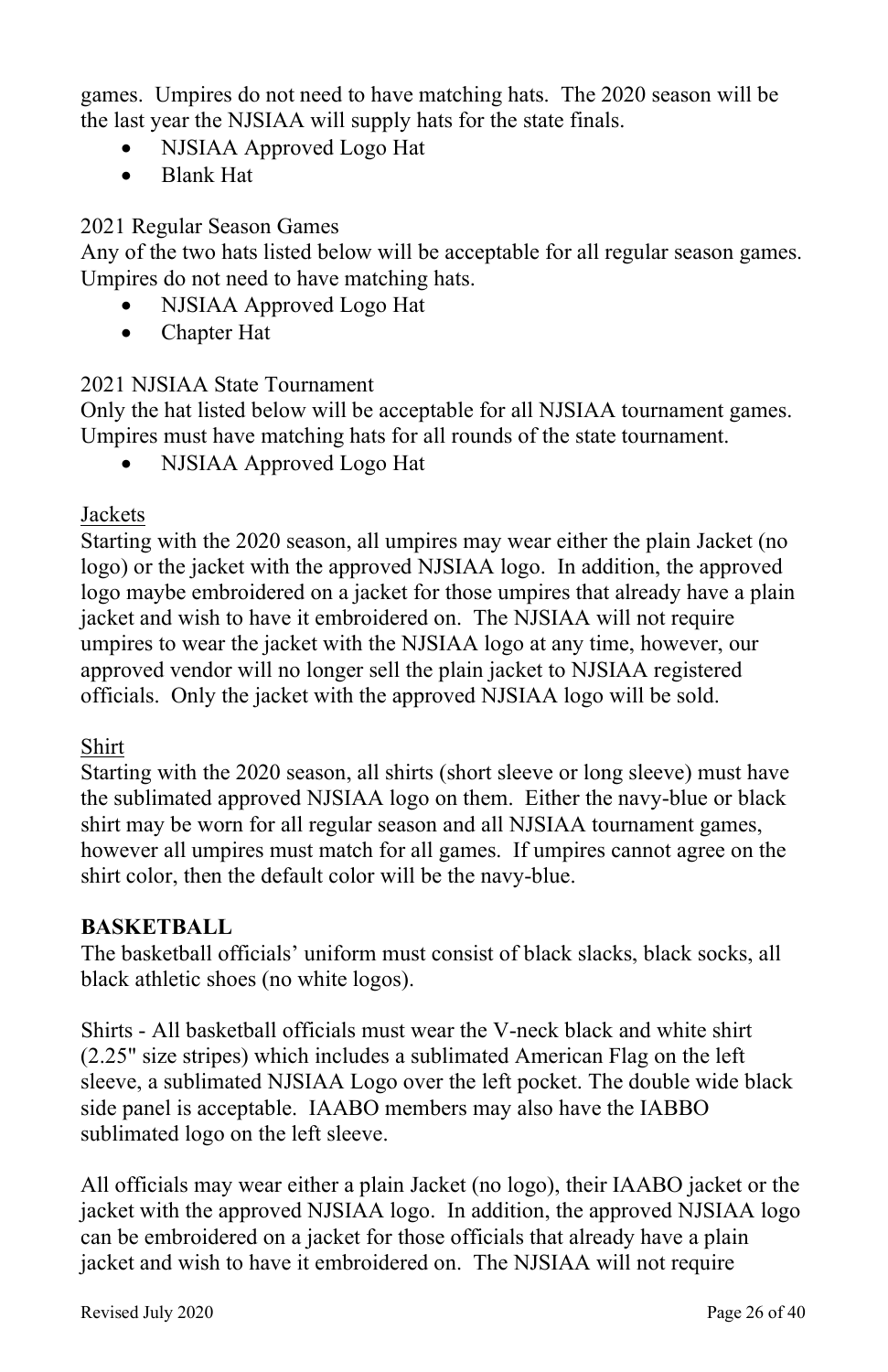officials to wear the jacket with the NJSIAA logo at any time, however, our approved vendor will no longer sell the plain jacket to NJSIAA registered officials. Only the jacket with the approved NJSIAA logo will be sold. Or hope is that in time, all jackets will have the approved NJSIAA Logo embroidered on the left chest, the American flag embroidered on the left sleeve. If officials want, they can also have the IAABO logo embroidered on the right sleeve as well.

#### **FIELD HOCKEY**

The field hockey officials' uniform shall consist of neon yellow shirt, or any NJSIAA approved color, with the NJSIAA approved logo sublimated on the left chest area or jacket, black skirt, slacks or shorts, and black athletic shoes. All officials assigned to the game must have matching shirts.

#### **FOOTBALL**

The football officials uniform must consist of a black and white striped shirt, black pants with white stripe (NFL style) pants, black belt, black athletic shoes and laces, black and white striped jacket reversible to all black (the official NJSIAA logo sublimated on the left chest area), and a black cap with white piping (white for referee with the NJFOA patch on the cap). Shorts are not allowed to be worn, but this does not apply to levels of play below high school. All members of the crew must wear like gear.

#### **GYMNASTICS**

The gymnastics official uniform consists of a white or yellow top and navy-blue bottom (pants, skirt, or shorts). All shirts or outer garments must have the NJSIAA approved logo sublimated on the left chest area.

#### **ICE HOCKEY**

The ice hockey officials' uniform must consist of a black and white striped long sleeve shirt with a waist band, black pants, black skates with white or black laces, an H.E.C.C. approved black hockey helmet and the NJSIAA approved logo sublimated on the left chest area.

#### **LACROSSE**

The boy's lacrosse officials uniform must consist of a black and white, striped shirt with the NJSIAA approved logo sublimated on the left chest area, black shorts (Bermuda length), full length black hose with outer white socks, black athletic shoes, a black turtleneck, black gloves, a black hat with white piping, When an outer garment is worn during a contest, it must have the NJSIAA approved logo sublimated on the left chest area.

#### **LACROSSE**

The girl's lacrosse officials must wear a black and white striped shirt with the NJSIAA approved logo sublimated on the left chest area or jacket, shorts, black kilts (preferred), slacks, and black athletic shoes.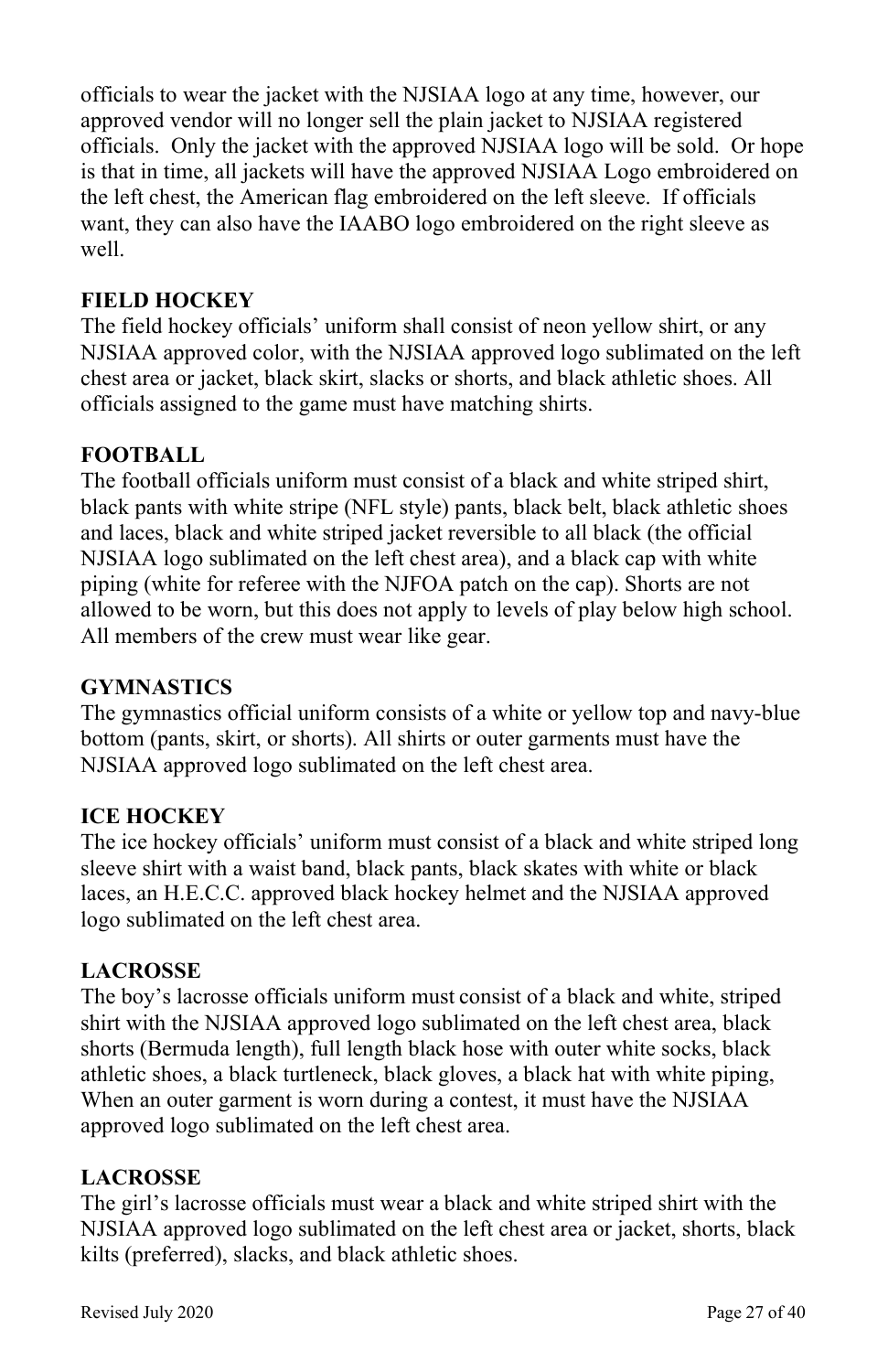## **SOCCER**

The soccer officials' uniform must consist of a solid lime green jersey with the official NJSIAA approved logo sublimated on the left chest area, solid black shorts and black knee socks with 3 horizontal stripes and black shoes. An optional solid black cap and jacket may be worn. All officials must be attired similarly except for the optional cap.

#### **SOFTBALL**

The Powder-Blue softball umpire uniform shall consist of:

- 1. Powder-blue short-sleeve pullover style shirt. The approved NJSIAA logo shall be sublimated on the left pocket. The American flag with a white border may be placed on the left sleeve. Only a white solid short sleeved shirt may be worn under the shirt.
- 2. The Powder-blue long sleeve pullover style shirt may be worn when appropriate. The approved NJSIAA logo shall be sublimated on the left pocket. The American flag with a white border may be placed on the left sleeve.
- 3. The Navy-blue pullover jacket with powder-blue and white trim may be worn when appropriate. The American flag with a white border may be placed on the left sleeve.
- 4. A plain navy-blue turtleneck may be worn with the navy-blue pullover jacket
- 5. Heather gray pants, black belt, black shoes, black socks and a navyblue cap (mandatory for the field, optional for the plate) shall complete the uniform.
- 6. Ball bag(s) shall be navy blue or heather gray.

#### Softball Umpire Uniform Changes:

Starting with the 2020 season, all officials that are registered with the NJSIAA are permitted to purchase hats with the approved NJSIAA logo from an NJSIAA approved apparel provider.

#### Hats:

2020 Regular Season Games

Any of the three hats listed below will be acceptable for all regular season games. Umpires do not need to have matching hats.

- NJSIAA Approved Logo Hat
- Chapter Hat
- Blank Hat

#### 2020 NJSIAA State Tournament

Any of the two hats listed below will be acceptable for all NJSIAA tournament games. Umpires do not need to have matching hats. The 2020 season will be the last year the NJSIAA will supply hats for the state finals.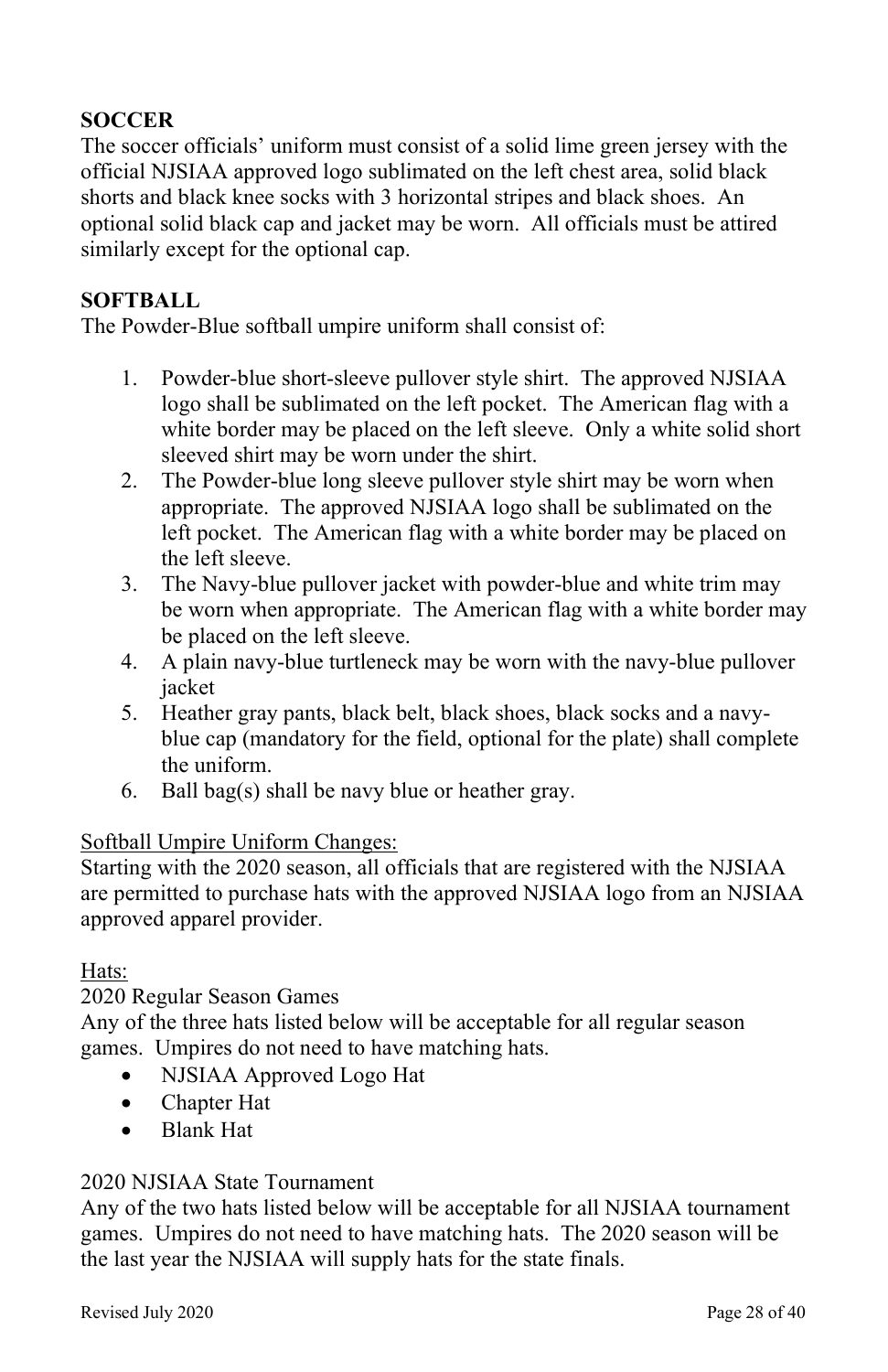- NJSIAA Approved Logo Hat
- Blank Hat

## 2021 Regular Season Games

Any of the two hats listed below will be acceptable for all regular season games. Umpires do not need to have matching hats.

- NJSIAA Approved Logo Hat
- Chapter Hat

## 2021 NJSIAA State Tournament

Only the hat listed below will be acceptable for all NJSIAA tournament games. Umpires must have matching hats for all rounds of the state tournament.

• NJSIAA Approved Logo Hat

## Jackets

Starting with the 2020 season, all umpires may wear either the plain Jacket (no logo) or the jacket with the approved NJSIAA logo. In addition, the approved logo maybe embroidered on a jacket for those umpires that already have a plain jacket and wish to have it embroidered on. The NJSIAA will not require umpires to wear the jacket with the NJSIAA logo at any time, however, our approved vendor will no longer sell the plain jacket to NJSIAA registered officials. Only the jacket with the approved NJSIAA logo will be sold.

## **SWIMMING**

The swimming officials' uniform must consist of a white shirt with the NJSIAA approved logo sublimated on the left chest area, blue pants or skirt with white socks and white athletic shoes.

## **TENNIS**

The tennis officials uniform consists of a yellow shirt with the NJSIAA approved logo sublimated on the left chest area and black pants or shorts.

## **TRACK**

The track officials' uniform must consist of a yellow short or long sleeve shirt with the NJSIAA approved logo sublimated on the left chest area, navy-blue shorts or pants and a navy-blue hat with the NJSIAA approved logo. The hat can be either baseball, visor or bucket style. The jacket, if worn must also be yellow with the NJSIAA approved logo sublimated on the left chest area.

Head officials (Referee, Starter, Head Clerk, Head Finish Judge, Head Timer, Head Umpire, Head Field Judge) must wear the same uniform as described above, except for the hat color which must be RED.

## **VOLLEYBALL**

The volleyball officials' uniform must consist of an all-white, short-sleeved, collared polo shirt with the NJSIAA approved logo sublimated on the left chest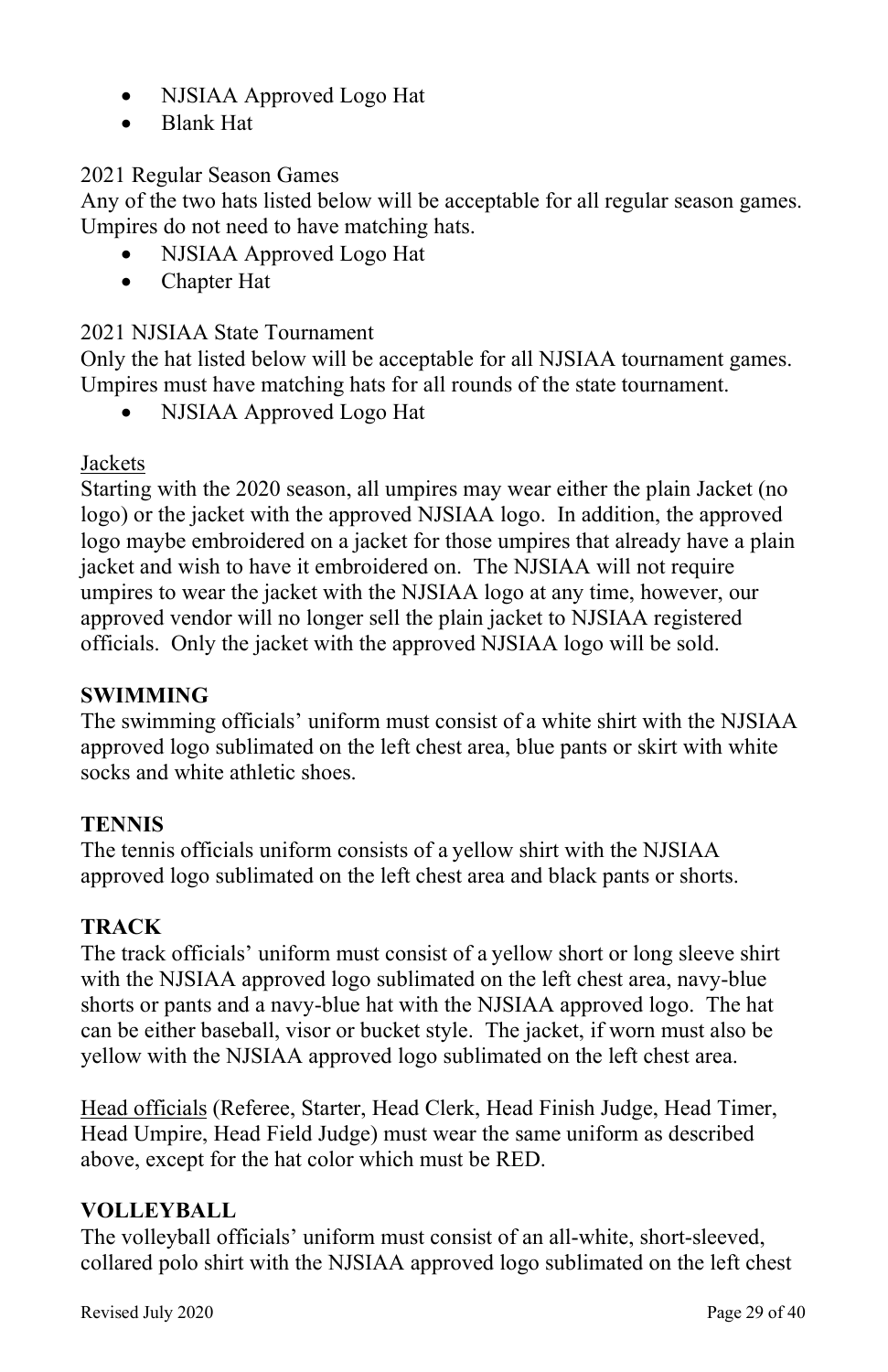area, black slacks, a black belt, black athletic shoes, and black socks.

## **WRESTLING**

The wrestling official's uniform must consist of a gray V-neck short-sleeved shirt with black pinstripes. The shirt must have the NJSIAA approved logo sublimated on the left chest area and an American flag on the left sleeve. If a tshirt is worn underneath the shirt, it must be black in color. The uniform also consists of black slacks, black belt (if slacks have belt loops), black wrestling shoes or black sneakers (without colored highlights), and black socks. Whistles and lanyards must be black in color. The official must be neatly attired and have other accessories, including a red and green colored disk, red and green armbands and a kit to conduct the random draw.

# **School Uniform Modifications**

## **1. Transgender Clarification:**

Pursuant to NJ law and NJSIAA policy, the NJSIAA will approve all reasonable accommodations regarding uniforms as it relates to transgender student-athletes.

## **All Accommodations:**

- Must not violate the NFHS sports specific uniform rules
- Must match the existing uniform in terms of color and logos.
- Must not create an unsafe environment for all participants.

## **2. Religious Clarification:**

The NJSIAA will approve all reasonable accommodations regarding uniforms as it relates to accommodations for religious reasons. Schools may modify uniforms for their athletes for religious reasons upon approval of the NJSIAA. A copy of the letter from NJSIAA that allows such must accompany the participant at each event to be available for the official to review and approve. *If a letter from the NJSIAA is not available, officials are instructed to continue with the contest and notify the NJSIAA the following day.* 

## **All Accommodations:**

- Must not violate the NFHS sports specific uniform rules
- Must match the existing uniform in terms of color and logos.
- Must not create an unsafe environment for all participants.

## **3. Jewelry Clarification:**

Jewelry shall not be worn except for religious or medical medals. A religious medal must be taped and worn under the uniform. A medical alert must me taped and may be visible.

# **NFHS Ball Mark**

The NFHS authenticating mark is required on all balls that will be used in high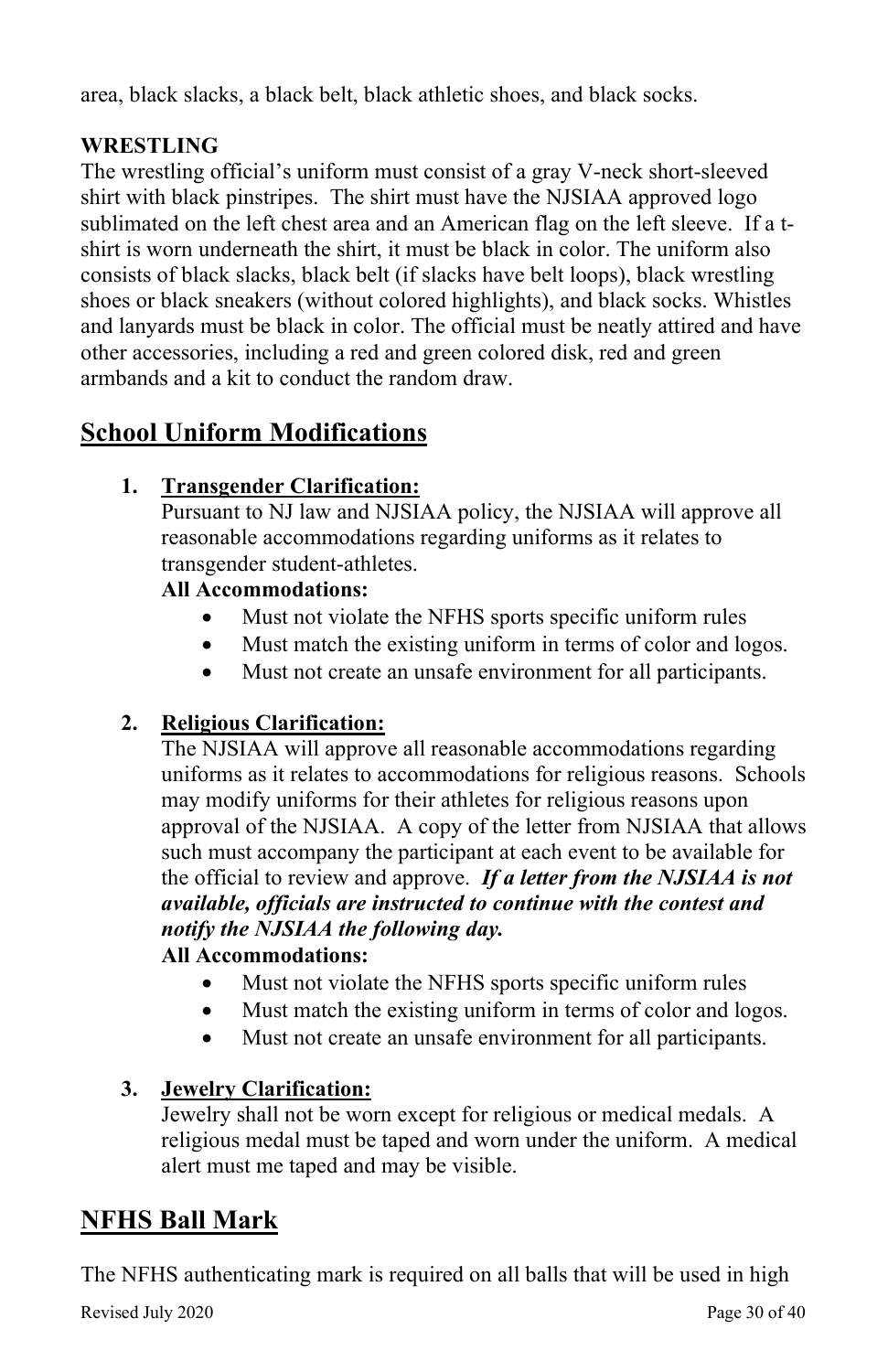school competition.

# **NJSIAA Official Ball**

Wilson is the official ball of the NJSIAA.

# **Health and Safety**

Officials are advised to use extreme caution when dealing with injuries or altercations. The role of the official in this regard is well defined in the officiating manuals for each sport.

When it is determined that a player is injured and needs assistance, the official should stop play as per each sport's rules, summon the trainer or coach to attend to the injured player, and then MOVE away.

# **On-Field Player Injury**

The following guidelines for game officials are listed to use during a serious onfield player injury:

- 1. Attempt to keep players a significant distance away from the seriously injured player or players. Direct players toward respective team bench area.
- 2. Do not allow a player to roll an injured player over.
- 3. Do not allow players to assist a teammate who is lying on the field; i.e. removing the helmet or chin strap or attempting to assist breathing by elevating the waist.
- 4. Once the medical staff begins to work on an injured player, all members of the officiating crew should control the total playing field environment and team personnel and allow the medical staff to perform services without interruption or interference. Always ensure adequate lines of vision between the medical staffs and all available emergency personnel.

# **NJSIAA Officials Concussion Policy and Procedures**

At the last meeting of the NJSIAA Medical Advisory Committee in May 2011, the committee approved to change the NJSIAA Concussion Policy to mirror the state law as it pertains to the development of interscholastic athletic head injury safety training program, required measures to protect student athletes with concussions, and the continuing education for athletic trainers.

The major difference between the State Statute and the previous NJSIAA Concussion Policy is contained within the law and reads accordingly:

"A student who participates in an interscholastic sports program and who

Revised July 2020 Page 31 of 40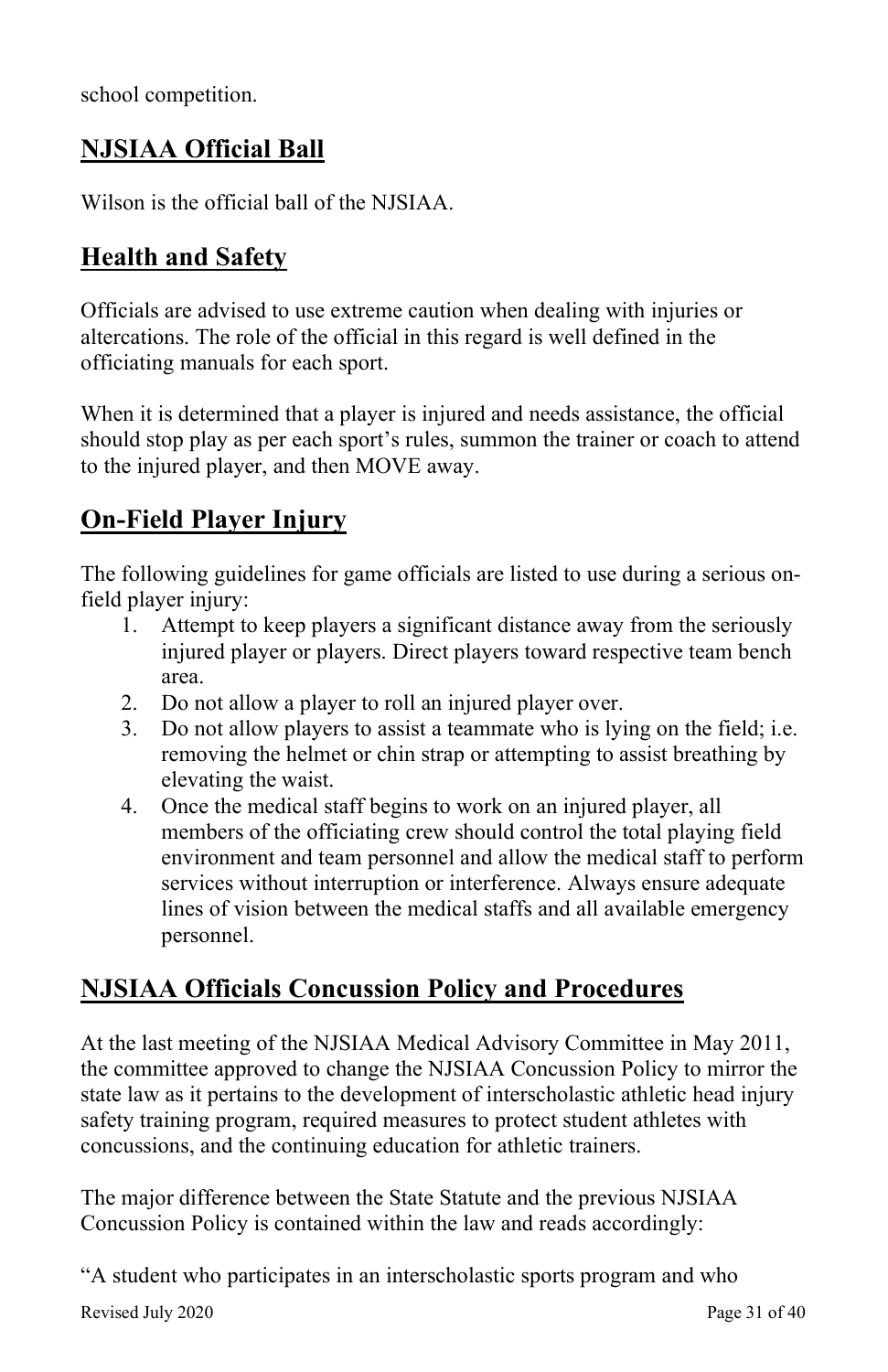sustains or is suspected of having sustained a concussion or other head injury while engaged in a sports competition or practice shall be immediately removed from the sports competition or practice. A student-athlete who is removed from competition or practice shall not participate in further sports activity until he is evaluated by a physician or other healthcare provider trained in the evaluation and management of concussions and **receives written clearance from a physician trained in the evaluation and management of concussions to return to competition or practice."**

As this reads, written clearance may take place at game site on game day, if so, given by trained physician as stated above. This is the marked difference between the prior NJSIAA Concussion Policy and the State law on Concussions, which the Executive Committee of NJSIAA has approved on June 1, 2011 and will be written in the 2011-2012 NJSIAA Constitution and Bylaws.

From the schools' perspective, written release forms, must be present at all practices and competitions. However, once a student-athlete is removed from competition or a practice, only a physician **trained in the evaluation and management of concussions** can sign off on a written clearance that would allow a concussed or suspected concussed athlete to return. NJSIAA has created a standardized written, **RTP,** form that will be available on our website. When a student athlete is evaluated by a trained physician and is NOT cleared to return to play or practice that day/night, the school district's Return to Play guidelines shall be followed.

Game officials will follow the protocol previously established and disseminated on September 1, 2010, namely upon observing any signs, symptoms or behaviors that are consistent with a concussion, and the signs, symptoms or behaviors are a result of an impact or contact of the player with another person, an object or the ground, the student athlete is immediately removed from play and may not return to play without a written clearance from a physician trained in the evaluation and management of concussions. The mechanics to enforce the rule are as follows:

- 1. Using sound game management procedures and judgment, upon observing a player who exhibits the signs, symptoms or behaviors that are consistent with a concussion, the official shall follow the sport specific guidelines for handling an injured player.
- 2. When appropriate, call time out. If the player's safety is in jeopardy, call time out immediately.
- 3. Beckon the physician/ATC onto the playing surface.
- 4. Observe the injured player.
- 5. Other game officials keep players/others away from the injured player.
- 6. Apprise the physician/ATC of your observations as to the signs, symptoms, behaviors that are consistent with a concussion, including any conversation that you had with the injured player (any questions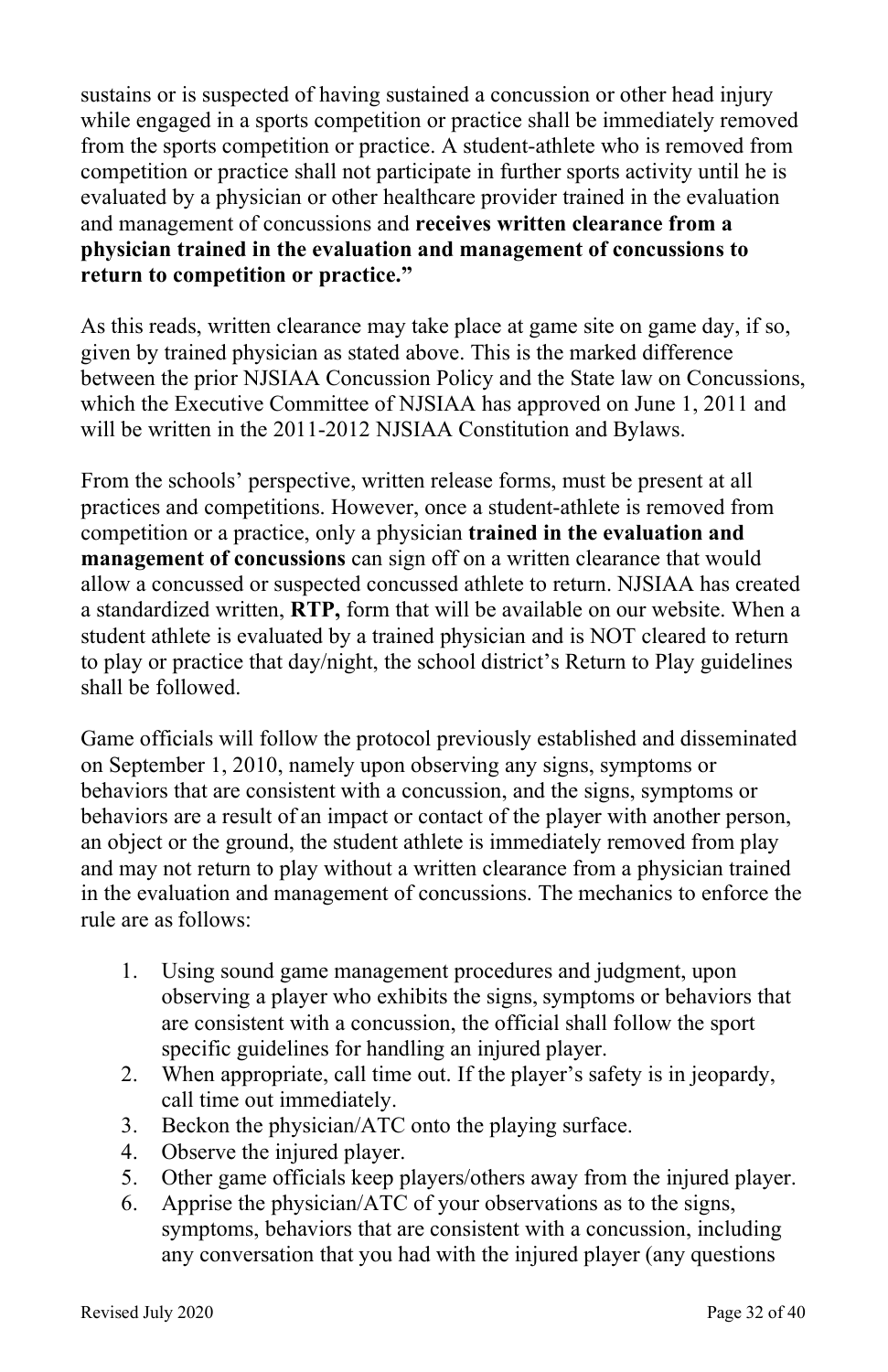and answers that took place prior to the physician/ATC arriving).

- 7. Note the game time, score, period or half, player name/number, etc. when injury and removal took place (for those sports that officials do not normally keep a game card on their person, begin doing so).
- 8. If the prescribed written clearance form is signed by a physician, and the player returns to play that day/night, the official in charge must obtain a copy of the signed written clearance form and subsequently submit it to the association's keeper of records.

Schools and officials are reminded that NJSIAA is a 100% state, meaning that we follow the playing rules established by the NFHS. Every NFHS sports rule book contains the following:

Any player who exhibits signs, symptoms or behaviors consistent with a concussion (such as loss of consciousness, headache, dizziness, confusion or balance problems) shall be immediately removed from the game and shall not return to play until cleared by an appropriate health-care professional.

Remember that under NJ Law the only "appropriate health- care professional" who can authorize return-to-play under the rule is a physician trained in the evaluation and management of concussions.

## **Assaults on Officials** (Chapter 6 of the Public Laws of 1995)

This measure makes any assault on a coach, manager or sports official punishable as a third-degree crime, if there is any injuries, which could bring a sentence of three to five years in prison and a maximum of a \$7,500 fine. Where there are no injuries, then the aggravated assault would be a crime of the fourth degree, allowing for punishment of up to eighteen months of incarceration and a \$7,500 fine. Before this legislation, an assault on a sports official was considered only to be a disorderly persons offense with a maximum penalty of six months incarceration and a \$1,000 fine.

# **Dual Membership**

Historically, through the Affiliated Agreement, the NJSIAA has always recognized dual membership of officials (officials belonging to more than one chapter in the same sport). The issue of dual membership pertains to an individual's choice and remains separate and apart from any financial consideration other than that which a chapter may wish to charge in addition to the NJSIAA fee. The local chapter's constitution rules and by-laws shall prevail relative to meeting requirements.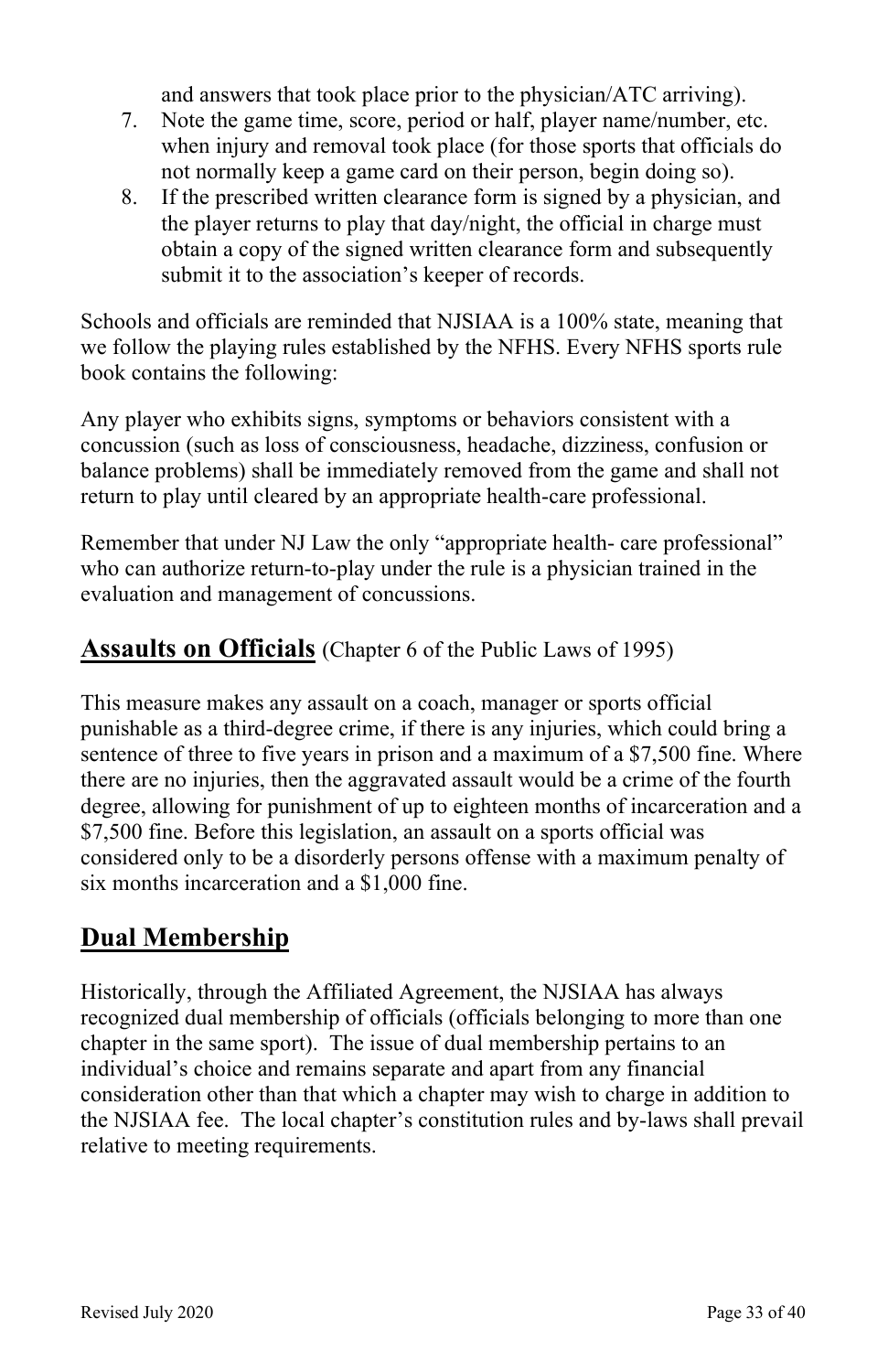# **NFHS Officials Insurance Coverage 2019-2020**

#### **General Liability Insurance - Carrier: Scottsdale Insurance Company**

| Effective Date - July 1, 2020 - July 1, 2021       |             |
|----------------------------------------------------|-------------|
| General Aggregate Limit                            | \$5,000,000 |
| Products-Completed Operations Aggregate Limit      | \$5,000,000 |
| Each Occurrence Limit                              | \$2,000,000 |
| Personal and Advertising Injury Limit              | \$1,000,000 |
| Damage to Premises Rented to You                   | \$300,000   |
| <b>Premises Medical Payments</b>                   | \$5,000     |
| Sexual Abuse & Molestation - Each Occurrence       | \$1,000,000 |
| Sexual Abuse & Molestation - Aggregate             | \$2,000,000 |
| Participant Legal Liability - Coverage Endorsement | \$1,000,000 |
| Crisis Response - Each Event/Aggregate             | \$25,000    |
| Deductible                                         | $$0$ (zero) |

#### **Excess Liability Insurance - Carrier: HDI Global Specialty SE**

| Effective Date - July 1, 2020 - July 1, 2021 |             |
|----------------------------------------------|-------------|
| Each Occurrence Limit                        | \$1,000,000 |
| General Aggregate Limit                      | \$1,000,000 |

## **Blanket Accident Program - Carrier: Hartford Fire Insurance Company**

| Effective Date - July 1, 2020 - July 1, 2021   |                                                   |
|------------------------------------------------|---------------------------------------------------|
| <b>Benefits</b>                                | <b>Accident Medical</b><br><b>Expense Benefit</b> |
| Maximum Benefit                                | \$50,000                                          |
| Deductible (Disappearing)                      | \$250                                             |
| Accidental Death & Dismemberment Benefit:      | \$10,000                                          |
| Physical Therapy - per Visit                   | Up to \$50 Per Day                                |
| Physical Therapy – Maximum per Injury          | 40 Days, Limited to<br>One Treatment Per<br>Day   |
| Durable Medical Equipment - Maximum per Injury | Up to \$1,000 per<br><b>Covered Accident</b>      |
| Prescription Drug - Maximum per Injury         | Up to $$1,000$ per<br><b>Covered Accident</b>     |
| <b>Benefit Period</b>                          | 52 Weeks                                          |
| Concussion                                     | Covered up to<br>policy max of<br>\$50,000        |
| <b>Concussion Diagnosis</b>                    | \$100 cash benefit<br>(5 per year)                |
| Treatment by a Physician                       | Within 72 Hours                                   |

Covered Activities: Insured persons are covered for injury resulting from an accident which occurs directly from: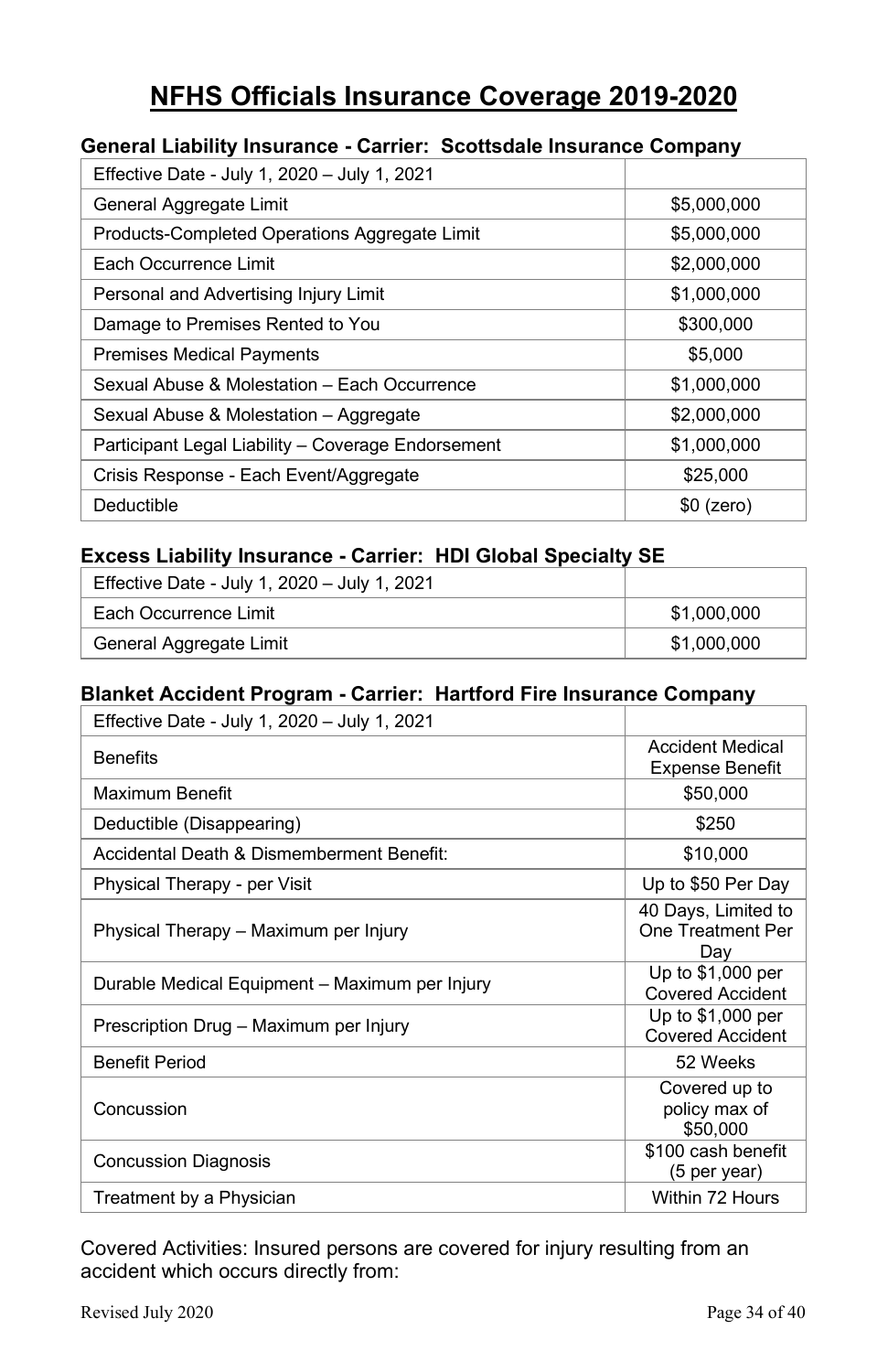- Activities that are scheduled, sponsored, or supervised by the policyholder;
- Premises owned, leased or borrowed by the policyholder;
- Travel scheduled, sponsored or supervised by the policyholder. (accident medical coverage only);
- For officials/referees, coverage shall apply only while the member is engaging in officiating activities during regularly scheduled sports or activities competition, which includes assigning, chain crew, and attending or operating officiating camps, clinics or meetings.

Dissinger Reed, LLC 8700 Indian Creek Parkway, Suite 320, Overland Park, KS 66210 Phone: 800-386-9183 or 913-491-6385 Fax: 913-491-0527 email[:info@dissingerreed.com](mailto:info@dissingerreed.com) <http://www.dissingerreed.com/nfhs>

# **Conflict of Interest**

In most sports, individual tournament regulations require that officials not take assignments where there is any conflict or affiliation between the school and the official. While this may be difficult at times due to extenuating circumstances, every effort must be made to insure this regulation.

At the same time, no regular season regulation exists in this regard, but officials are encouraged to avoid said situations whenever possible.

The officiating fraternity is cognizant of the fact that both statements above have little or no effect on the games they work. However, the appearance of a conflict is sometimes grounds for unnecessary criticism which can be avoided.

Using the criteria from several tournament regulations as it pertains to schools listing officials that are affiliated with that school, the NJSIAA recommends that officials use the same definitions for affiliation in their determination as to a possible conflict of interest. This list is not totally inclusive, and officials are reminded that a perception of a conflict of interest is often considered reality.

- Employment in the district
- A close relative employed in the system
- A child attending a junior or secondary school in the district
- Having been a former student/coach
- A graduate of school within the past ten years
- Having coached a son/daughter's travel team/middle school/high school level team in the past 1-10 years
- Officials that also coach the sport in which they officiate must be extremely aware of a possible conflict of interest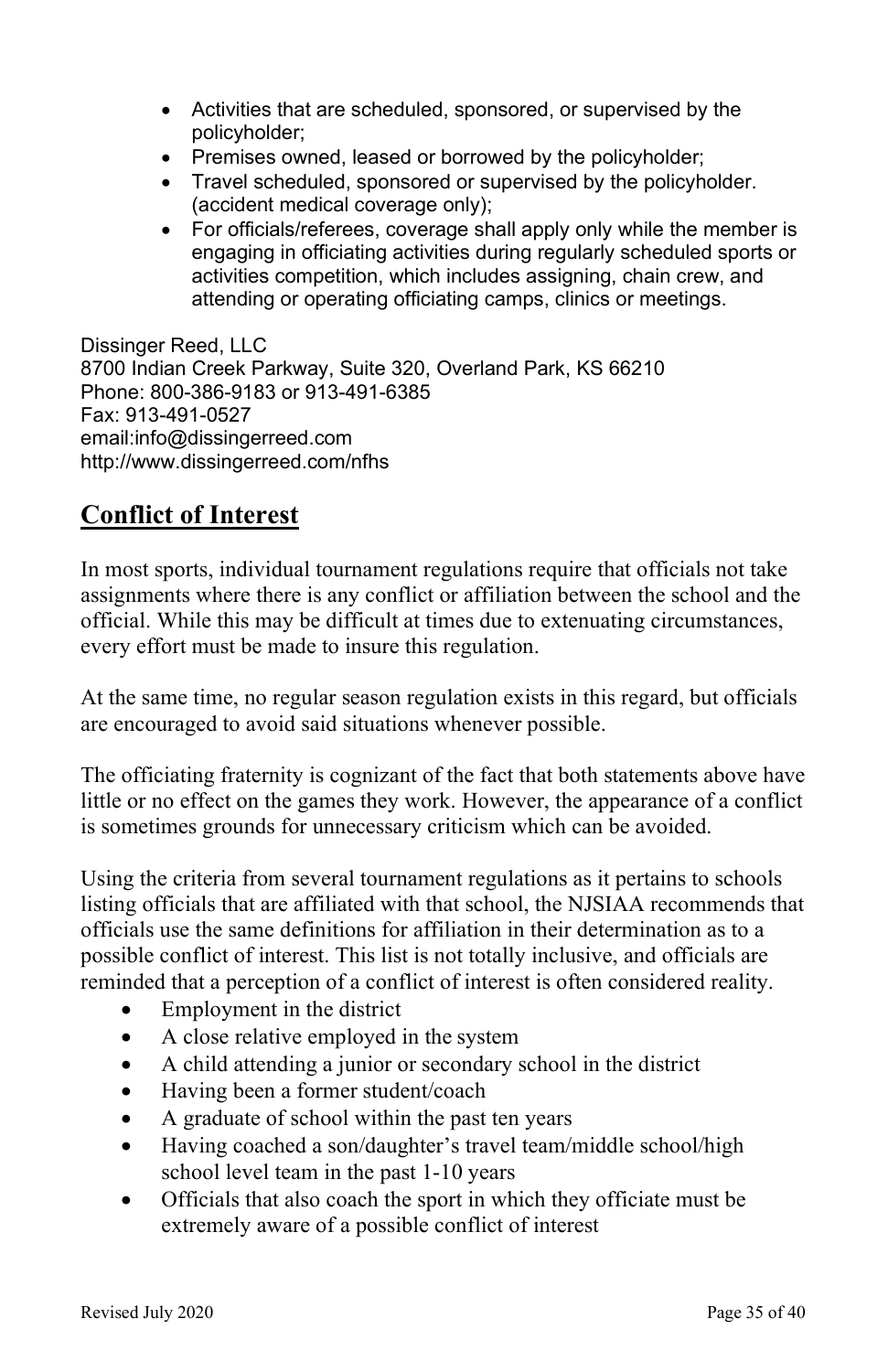# **Schools' Recommended Responsibilities for Hosting Officials**

Section I - School's Responsibilities to an Official Prior to the Season

- 1. Send a reminder card to the officials after you have them scheduled.
- 2. Reminder cards should include date of contest, time, level, location, and sport.
- 3. Have a standard wage scale set for your different sports and levels and a method in place to raise the pay periodically.
- 4. If possible, let the working official know who their partner(s) will be.
- 5. Hire police and security along with medical assistant or trainer coverage for events whenever possible.

Section II - School's Responsibility to an Official Prior to the Contest

- 1. Prior to the contest provide the officials with directions and inform them of any special activities that might be occurring (i.e., Homecoming, Senior Night, etc.)
- 2. Give the official a number he/she can call in case of an emergency or postponement due to weather.
- 3. Have competent workers assigned at all contests(scorers, announcers, chain crew, etc.). These people are of great assistance to the official during the contest.
- 4. Have a host assigned to meet the officials as they arrive. The host should do the following for the officials:
	- a. Provide a reserved parking space.
	- b. Meet Officials and take them to the dressing room.
	- c. Have refreshments available for halftime and postgame.
	- d. Ask for any additional needs.
	- e. Have the escort or preferably the athletic director introduce the officials to those game workers pertinent to the contest (i.e. scorer, announcer, chain gang, etc.)
	- f. Get the proper pronunciation of officials' names so they are correct when given to the public-address announcer.
- 5. Athletic Director should discuss with the officials any special events, conference rules, national anthem time, etc. that would affect the game.
- 6. Provide the officials with the name of the adult supervisor for the contest and where he/she can be found in the event a challenging situation should occur.
- 7. Make officials aware of the location of trainer or paramedics during the contest.
- 8. Make sure all bench personnel are properly attired.
- 9. Do a check on game scoreboards and lighting systems prior to the game or contest.
- 10. Make sure the playing area is properly marked and meets National Federation guidelines for that contest.

Section III - School's Responsibility to an Official During the Contest

1. Insist coaches display good sportsmanship and are proper examples for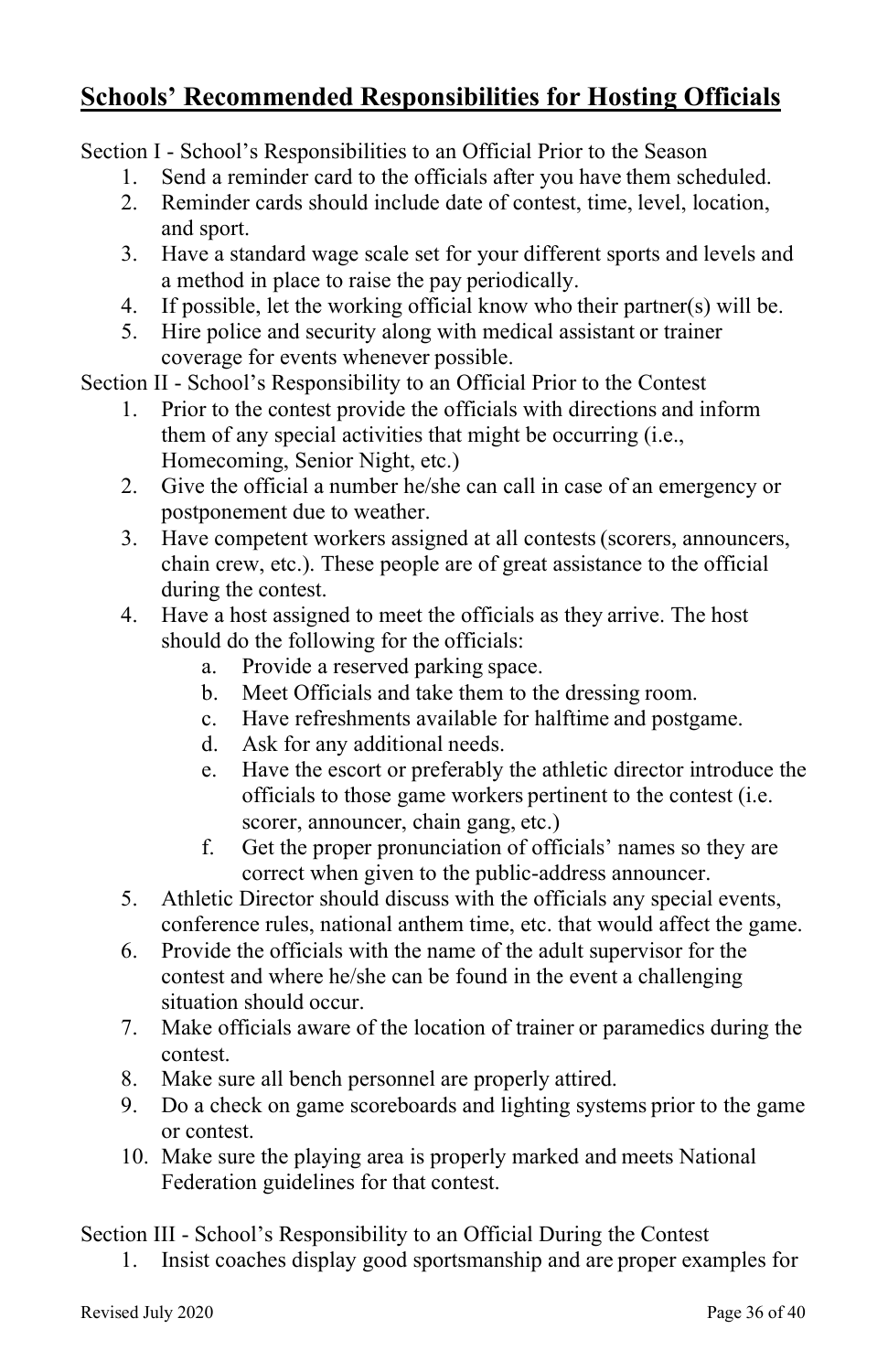your players and crowd.

- 2. Have your public-address announcer or cheerleader read the NJSIAA sportsmanship statement and remain unbiased during the contest.
- 3. Make sure the event supervisor understands the duties and responsibilities pertinent to the contest.
- 4. Make sure the playing area is maintained during halftime of each contest.
- 5. Make sure proper crowd control is visible and in place.
- 6. Observe the crowd during the contest and prevent any disturbances that may occur.
- 7. Work with the official during the game regarding crowd control.
- 8. Retrieve the game ball at the end of the contest.
- 9. Escort the officials back to the dressing room at halftime and at the conclusion of the contest.

Section IV - School's responsibility to an Official after the Contest

- 1. Escort the officials safely back to the dressing room.
- 2. Do not allow unauthorized persons in the dressing room after the game.
- 3. Have refreshments available for the officials after the contest.
- 4. Be sure to thank the officials for their time and effort, regardless of the outcome of the game.
- 5. Make sure arrangements for paying the officials have been completed.

# **Guidelines for Assignors of NJSIAA Tournament Officials**

- 1. All assignments should be coordinated through the NJSIAA staff member responsible for the sport. NJSIAA staff member has the final decision-making authority.
- 2. Official must be in good standing with local chapter. Officials not in good standing will not be assigned to tournament games.
- 3. Official must have actively worked a high school game schedule during the present season. "Actively worked a high school game schedule" is defined as working a minimum of varsity games equal to but not limited to 20% of the maximum allowed games per the specific sport rule detailed in the NJSIAA Constitution and Bylaws.
- 4. Official cannot work sport specific championship in same season or two years in a row unless assigned through a defined process approved by the NJSIAA sport-specific staff member.
- 5. Official cannot work high profile neutral site two years in a row unless assigned through a defined process approved by the NJSIAA sportspecific staff member.
- 6. Officials, where appropriate, should be assigned by chapter as a crew.
- 7. In sports where crews work as a unit throughout the season, two replacements would require a new crew to be assigned.
- 8. In sports where officials are assigned by position, replacements must be made by position.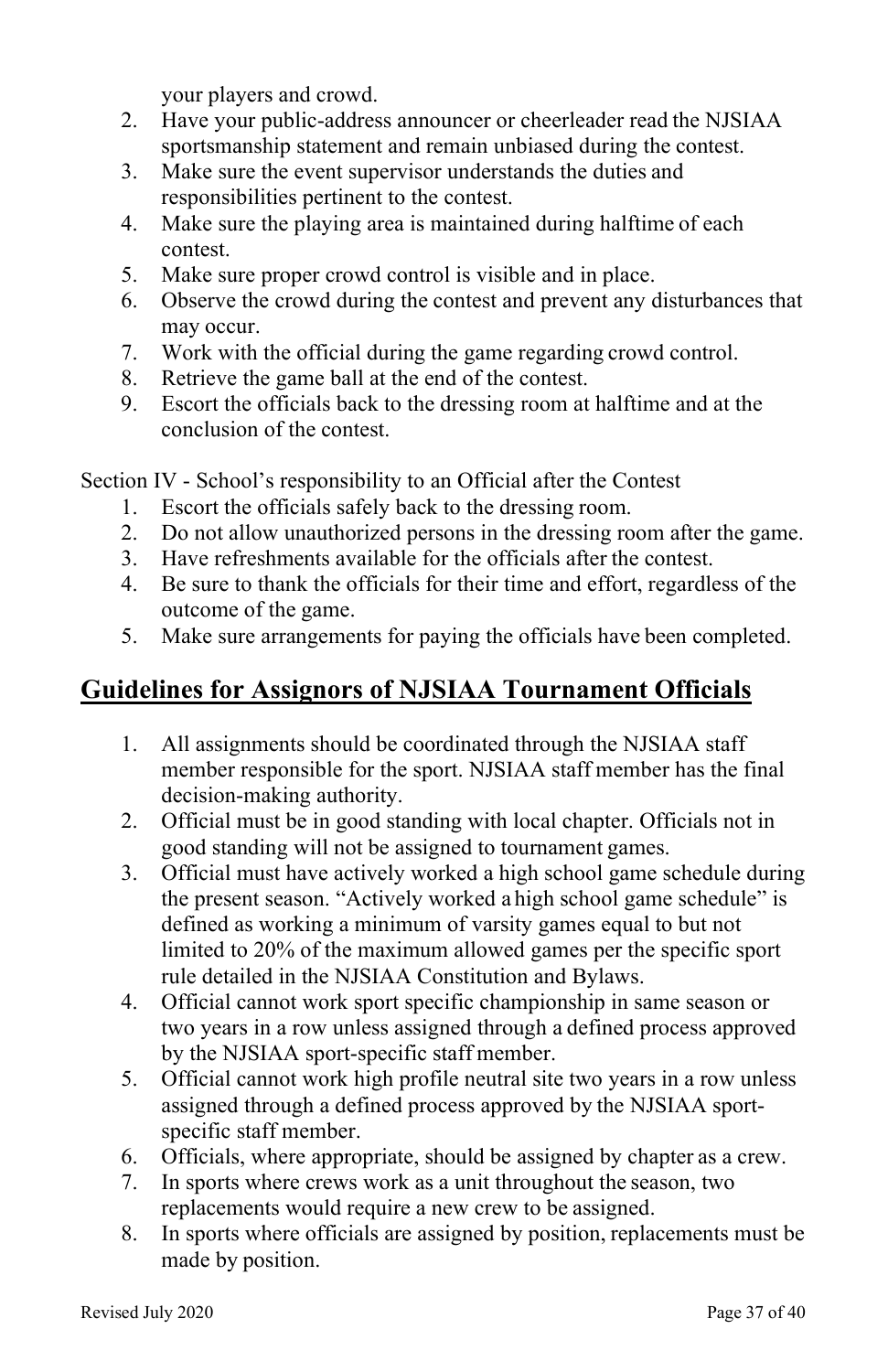- 9. The use of qualified females, minorities and upcoming officials is encouraged where appropriate.
- 10. Assignments should be made through an established evaluation process proportionally over all chapters.
- 11. An official should never commit to a tournament assignment if incapacitated.
- 12. No assignments of officials will be made if the chapter interpreter or designee fails to attend the NJSIAA Interpretation meeting.

# **Officials Professional Development Opportunities**

The NJSIAA in agreement with the NFHS recognizes that the ongoing education and training of contest officials, coaches and participants is imperative to the continued growth and development of sport. It is strongly recommended that all officials and coaches maintain membership in professional organizations and national governing bodies. In addition, we encourage all members to participate in educational and professional development opportunities offered by the NFHS, NJSIAA and local chapters. Please utilize the NFHS Learn site at <https://www.nfhslearn.com/courses> for this purpose.

# **NFHS Rule Changes**

Recommended changes are to be submitted by individuals through their chapter interpreters. The chapter interpreters will review and either reject or forward said changes to the NJSIAA interpreter one month after the start of the season.

## **Independent Contractor Status**

While officials are contracted to perform services by schools and the NJSIAA, their function is by definition independent. The officials have complete control of the contests they officiate. To that extent the following GENERAL RELEASE (see sample below) is presented for signature by each official working NJSIAA tournament contests. (See page 2. IV)

## **General Release Form**

## KNOWN ALL MEN BY THESE PRESENT:

That I, \_\_\_\_\_\_\_\_\_\_\_\_\_\_\_\_\_\_\_\_\_\_\_\_\_\_\_\_\_\_\_\_ do hereby remise, release, and forever discharge the NEW JERSEY STATE INTERSCHOLASTIC ATHLETIC ASSOCIATION (NJSIAA), THEIR HEIRS, THEIR EXECUTORS, ASSIGNORS, and ADMINISTRATORS from any and all manner of actions and causes of contracts suits, debts, dues, accounts, covenants, agreements, judgments, claims, actions, and demands whatsoever in law or equity which I ever had, now have, and/or may have for any reason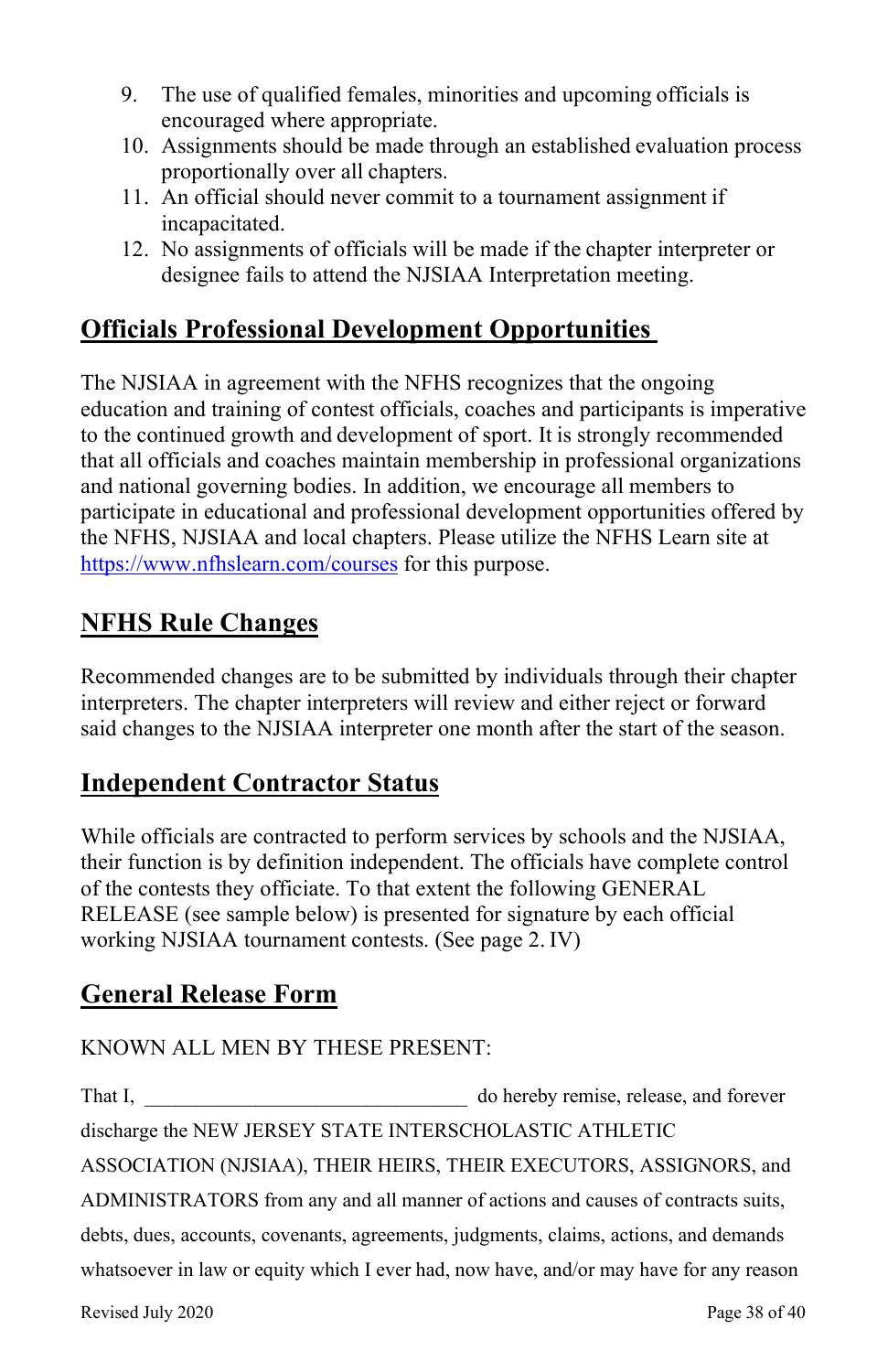to specifically include my employment as an official. I understand that my employment as an interscholastic athletic tournament official is subject to the rules and policies of the New Jersey State Interscholastic Athletic Association (NJSIAA), Federal and State Tax Rules, and I am an INDEPENDENT CONTRACTOR and NOT AN EMPLOYEE of the New Jersey State Interscholastic Athletic Association (NJSIAA).

|                      | WITNESS THE FOLLOWING SIGNATURES THIS | DAY OF | 2018. |
|----------------------|---------------------------------------|--------|-------|
| Officials Signature: |                                       |        |       |

Officials Name and Address:

# **NJSIAA Written Clearance/Return to Play Form**

| Date of competition/practice                                |  |  |
|-------------------------------------------------------------|--|--|
| Name of concussed/suspected concussed player                |  |  |
| Number of concussed/suspected concussed player              |  |  |
| Time of day/night injury occurred                           |  |  |
| Time of day/night injured player returned to play           |  |  |
| Time on game clock when injured player was removed          |  |  |
| Time on game clock when injured player returned to play     |  |  |
| Period/quarter/half when injured player was removed         |  |  |
| Period/quarter/half when injured player returned to play    |  |  |
| Brief description of symptoms noted and sideline evaluation |  |  |

#### **This Return-to-Play is based on today's evaluation**

On this day of 20 , I hereby authorize the abovenamed student to return to play and participate in today's competitionwithout restrictions.

I hereby certify that I have received training in the evaluation and management of concussions. (N.J.S.A. 18A:40-41, 4)

| Signature of Physician      | M.D. D.O. (Circle one) |
|-----------------------------|------------------------|
| Printed name of physician   |                        |
| Title                       |                        |
| Office address of physician |                        |
| Telephone Number            |                        |

Revised July 2020 Page 39 of 40